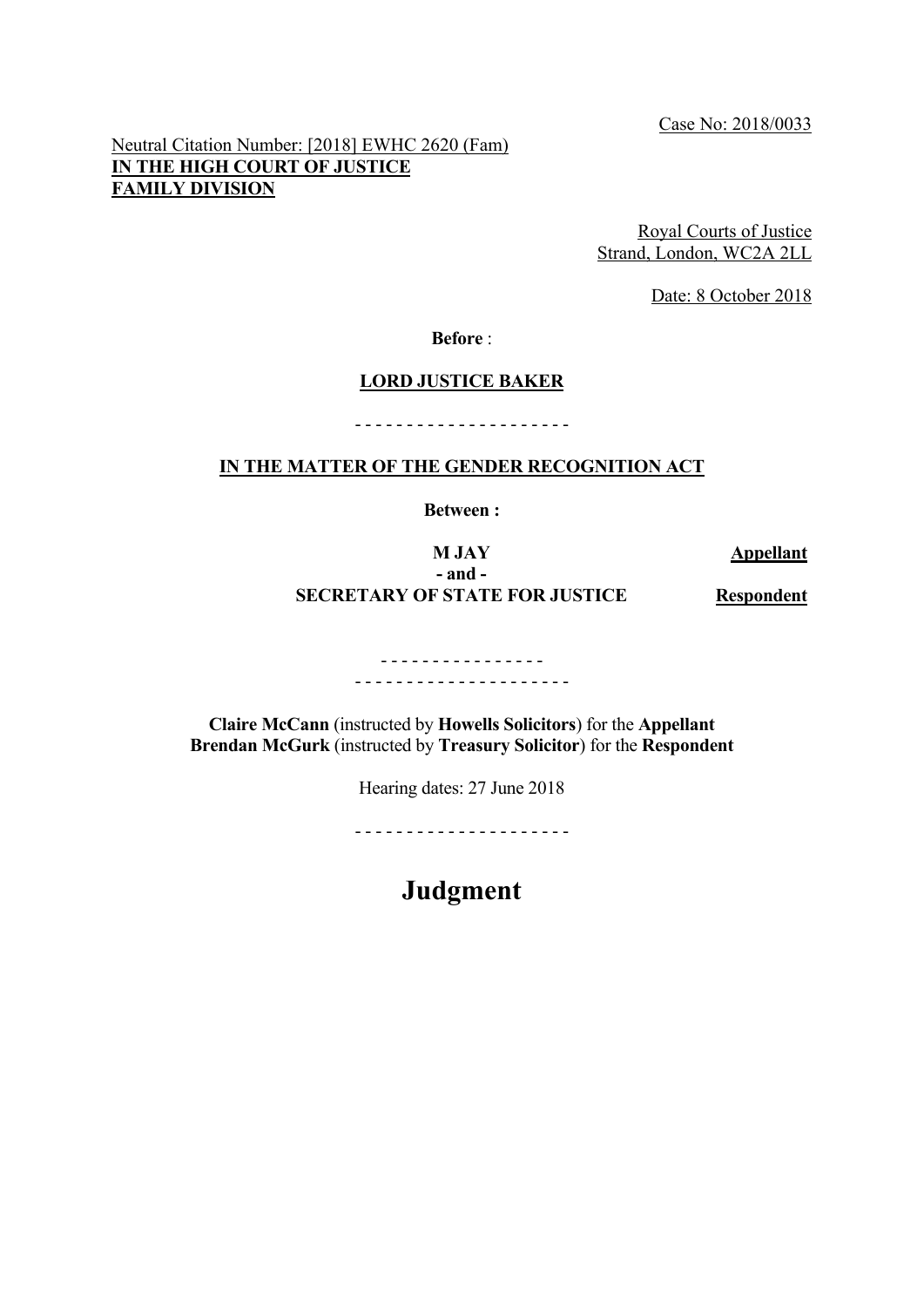## **MR JUSTICE BAKER :**

- 1. The appellant, hereafter referred to as Ms Jay, was born a male, has been married three times and has seven children. For many years, however, Ms Jay has been uncomfortable in the male gender and for the last few years has lived as a woman. She has made a series of applications for formal recognition of her change of gender under the Gender Recognition Act 2004 ("GRA"). All of the applications have been refused by the Gender Recognition Panel. She has now filed a notice of appeal against the third refusal. This reserved judgment sets out my decision on the appeal.
- 2. Ms Jay has had a number of problems in her life, and has been convicted of a number of criminal offences as a result of which she has spent several years in prison. This judgment does not deal with any of those matters. In addition, the court is of course aware of the wider public debate about gender recognition. That debate is not directly relevant to this appeal which focuses specifically on the panel's decision in this case.

## **The diagnostic and legal framework**

- 3. Under ICD-10 F 64.0, transsexualism is defined as having three criteria.
	- 1. The desire to live and be accepted as a member of the opposite sex, usually accompanied by the wish to make his or her body as congruent as possible with the preferred sex with surgery and hormone treatment.
	- 2. The transsexual identity has been present persistently for at least two years.
	- 3. The disorder is not a symptom of another mental disorder or a chromosomal abnormality.
- 4. The GRA was passed in response to the judgment of the European Court of Human Rights in *Goodwin v United Kingdom* (2002) 35 EHRR 18. The claim in *Goodwin* was brought by a transsexual who had been permitted under domestic law to change her name but was unable to change a number of official government records which listed her as male, and as a result she continued to be treated as male for purposes of social security, national insurance, pensions and retirement age. Her claim that this failure to amend her official records constituted a violation of her rights under articles 8 and 12 of ECHR was upheld unanimously by the European Court. At paragraph 77 to 78 of the judgment, the Court stated:

"77. … serious interference with private life can arise when the state of domestic law conflicts with an important aspect of personal identity. The stress and alienation arising from a discordance between the position in society assumed by a post-operative transsexual and the status imposed by law which refuses to recognise the change of gender cannot, in the Court's view, be regarded as a minor inconvenience arising from a formality. A conflict between social reality and law arises which places the transsexual in an anomalous position, in which he or she may experience feelings of vulnerability, humiliation and anxiety.

78. In this case, as in many others, the applicant's gender re-assignment was carried out by the National Health Service, which recognises the condition of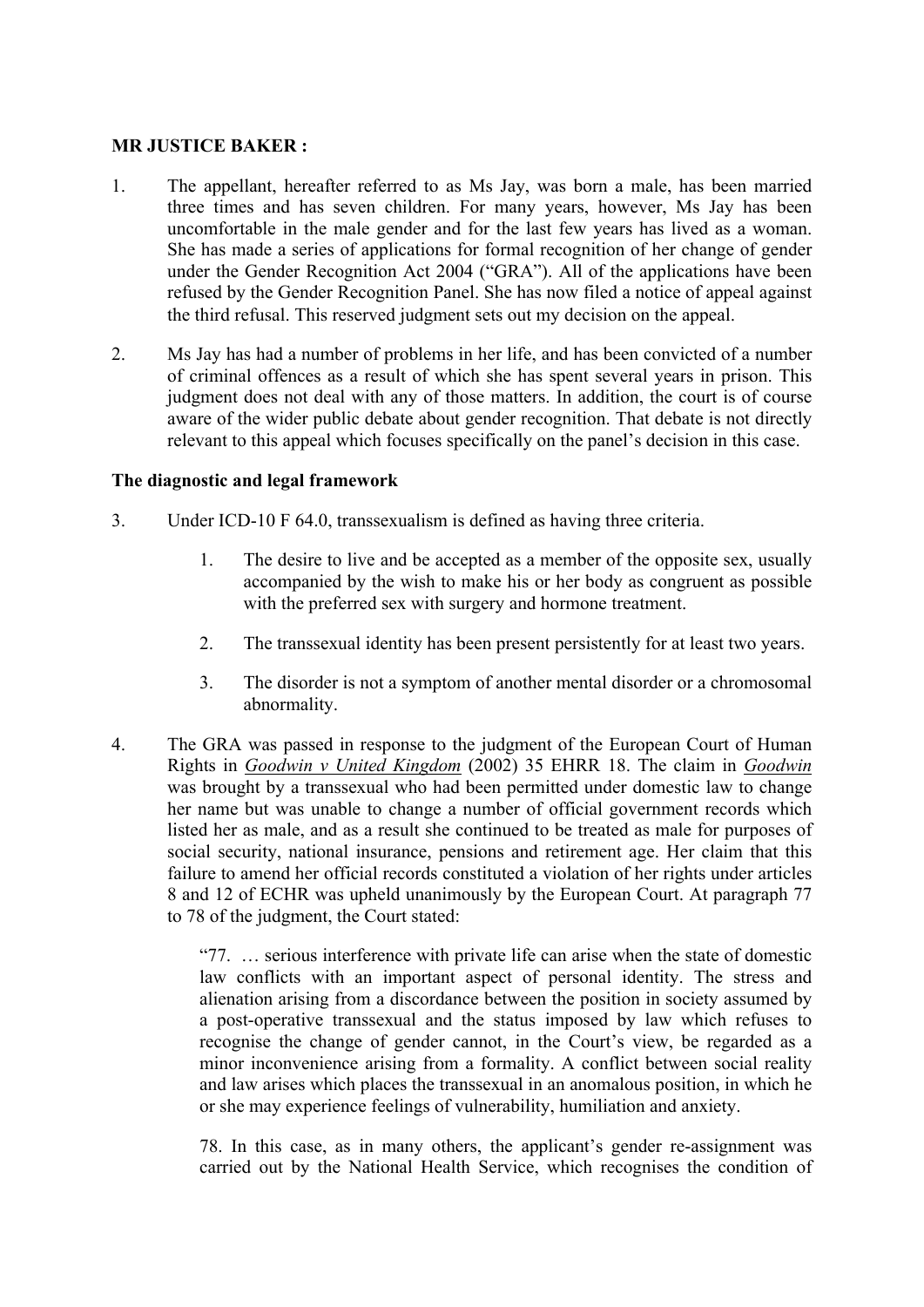gender dysphoria and provides, *inter alia*, re-assignment by surgery, with a view to achieving as one of its principal purposes as close an assimilation as possible to the gender in which the transsexual perceives that he or she properly belongs. The Court is struck by the fact that nonetheless the gender re-assignment which is lawfully provided is not met with full recognition in law, which might be regarded as the final and culminating step in the long and difficult process of transformation which the transsexual has undergone. The coherence of the administrative and legal practices within the domestic system must be regarded as an important factor in the assessment carried out under article 8 of the Convention. Where a State has authorised the treatment and surgery alleviating the condition of a transsexual, financed or assisted in financing the operations and indeed permits the artificial insemination of a woman living with a female to male transsexual, it appears illogical to refuse to recognise the legal implications of the result to which the treatment leads."

5. The Court concluded, at paragraph 90, that

" … the unsatisfactory situation in which post-operative transsexuals live in an intermediate zone in not quite one gender or the other is no longer sustainable."

6. Following this judgment, and the subsequent declaration of incompatibility made by the House of Lords in *Bellinger v Bellinger (Lord Chancellor intervening)* [2003] 2 AC 467, Parliament passed the GRA in 2004. The following provisions of the Act are relevant to this appeal. Under s.1(1)

> "A person of either gender who is aged at least 18 may make an application for a gender recognition certificate on the basis of -

- (a) living in the other gender, or
- (b) having changed gender under the law of a country or territory
- outside the United Kingdom"

The application in this case was made under  $s.1(1)(a)$  and it is unnecessary to consider the subsequent provisions relating to s.1(1)(b). Under s.1(2):

"In this Act "the acquired gender", in relation to a person by whom an application under sub-section 1 is or has been made, means -

- (a) in the case of an application under paragraph (a) of that subsection, the gender in which the person is living..."
- 7. Under s.1(3):

"An application under subsection (1) is to be determined by a Gender Recognition Panel."

S.2(1) provides:

"In the case of an application under section  $1(1)(a)$ , the Panel must grant the application if satisfied that the applicant

- (a) has or has had gender dysphoria;
- (b) has lived in the acquired gender throughout the period of two years ending with the date on which the application is made;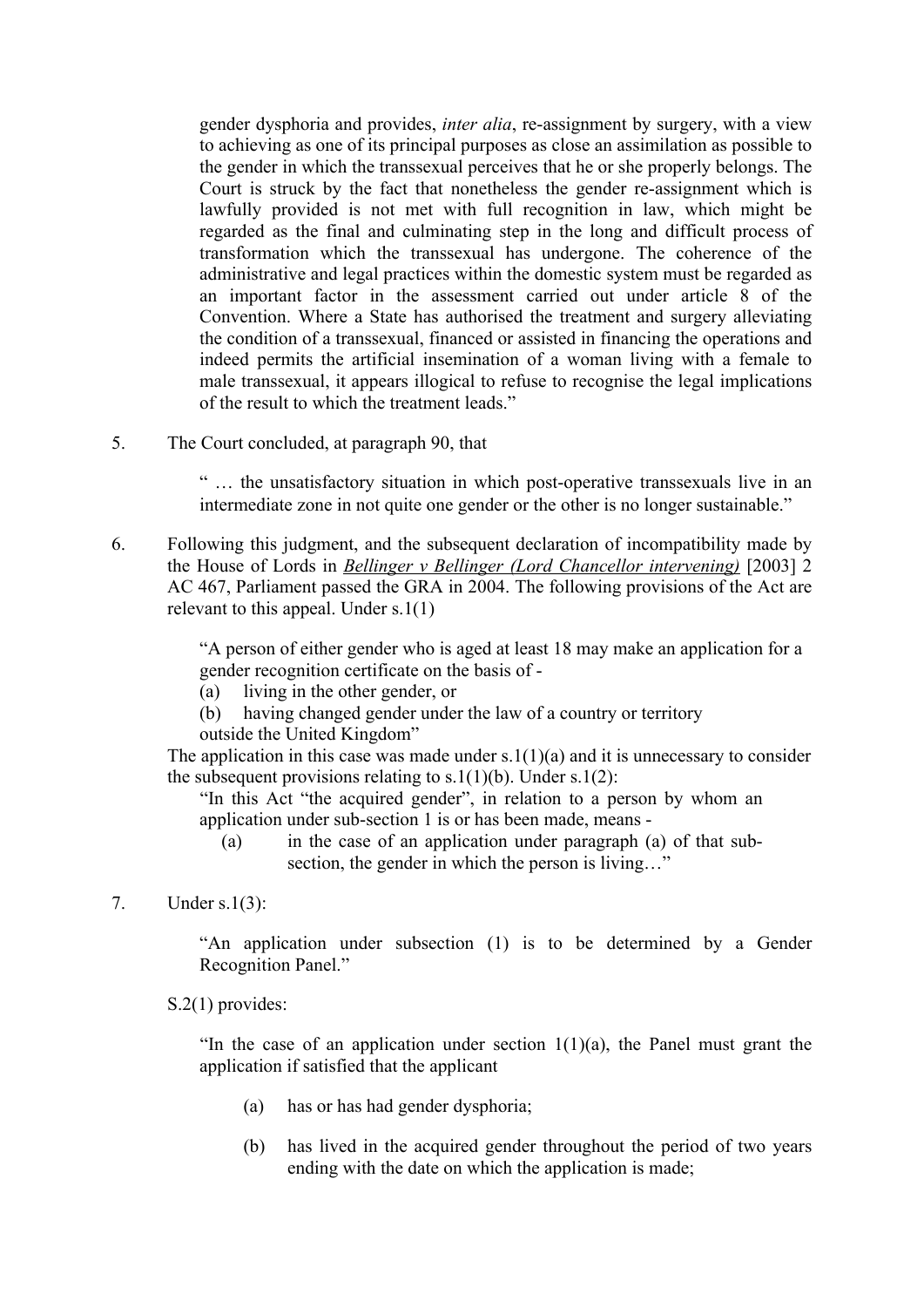- (c) intends to continue to live in the acquired gender until death; and
- (d) complies with the requirements imposed by and under section 3."

S.25 defines "gender dysphoria" as meaning "the disorder variously referred to as gender dysphoria, gender identity disorder and transsexualism".

8. S.2(3) provides, so far as relevant to this appeal:

"The Panel must reject an application under s.1(1) if not required by [s.2(1)] ... to grant it."

S.4(1) provides:

"If a Gender Recognition Panel grants an application under s.1(1), it must issue a gender recognition certificate to the applicant."

- 9. S.3 provides, so far as relevant to this appeal:
	- "(1) An application under  $s.1(1)(a)$  must include either:
		- (a) a report made by a registered medical practitioner practising in the field of gender dysphoria and a report by another registered medical practitioner (who may, but need not, practice in that field), or
		- (b) a report made by a registered psychologist practising in that field and the report made by a registered medical practitioner (who may, but need not, practice in that field).
	- (2) But subsection (1) is not complied with unless a report required by that subsection and made by
		- (a) a registered medical practitioner, or
		- (b) a registered psychologist

practising in the field of gender dysphoria includes details of the diagnosis of the applicant's gender dysphoria.

- (3) And subsection (1) is not complied with in a case where
	- (a) the applicant has undergone or is undergoing treatment for the purpose of modifying sexual characteristics, or
	- (b) treatment for that purpose has been prescribed or planned for the applicant

unless at least one of the reports required by that subsection includes details of it.

(4) An application under s.1(1)(a) must also include a statutory declaration by the applicant that the applicant meets the conditions in  $s \cdot 2(1)(b)$  and (c).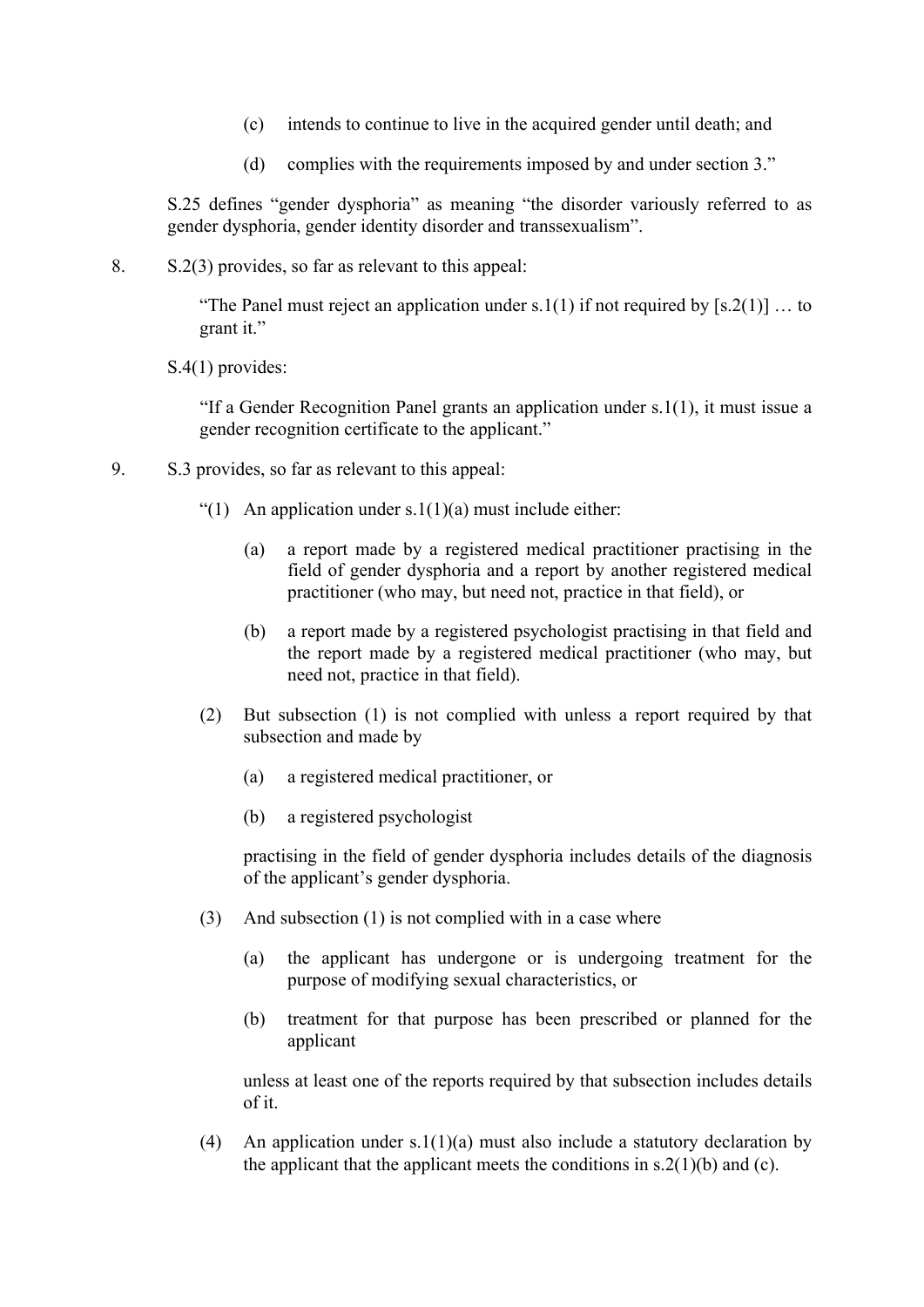- …
- (6) Any application under  $s.1(1)$  must include
	- (a) a statutory declaration as to whether or not the applicant is married or has a civil partner,
	- (b) any other information or evidence required by an order made by the Secretary of State, and
	- (c) any other information or evidence which the Panel which is to determine the application may require,

and may include any other information or evidence which the applicant wishes to include."

- 10. S.8 is headed "Appeals etc". The relevant provisions are as follows:
	- "(1) An applicant to a Gender Recognition Panel under  $s.1(1)$  ... may appeal to the High Court, family court, or Court of Session on a point of law against a decision by the Panel to reject the application.
	- (2) An appeal under subsection (1) must be heard in private if applicant so requests.
	- (3) On such an appeal, the court must
		- (a) allow the appeal and issue the certificate applied for,
		- (b) allow the appeal and refer the matter to the same or another Panel for reconsideration, or
		- (c) dismiss the appeal.
	- (4) If an application under s.1(1) is rejected, the applicant may not make another application before the end of the period of six months beginning with the date on which it is rejected."
- 11. Under s.9(1):

"Where a full gender recognition certificate is issued to a person, the person's gender becomes for all purposes the acquired gender (so that, if the acquired gender is the male gender, the person's sex becomes that of a man and, if it is the female gender, the person's sex becomes that of a woman)."

S.9(2) provides;

"Subsection (1) does not affect things done, or events occurring, before the certificate is issued, but it does operate for the interpretation of enactments passed, and instruments and other documents made, before the certificate is issued (as well as those passed or made afterwards)."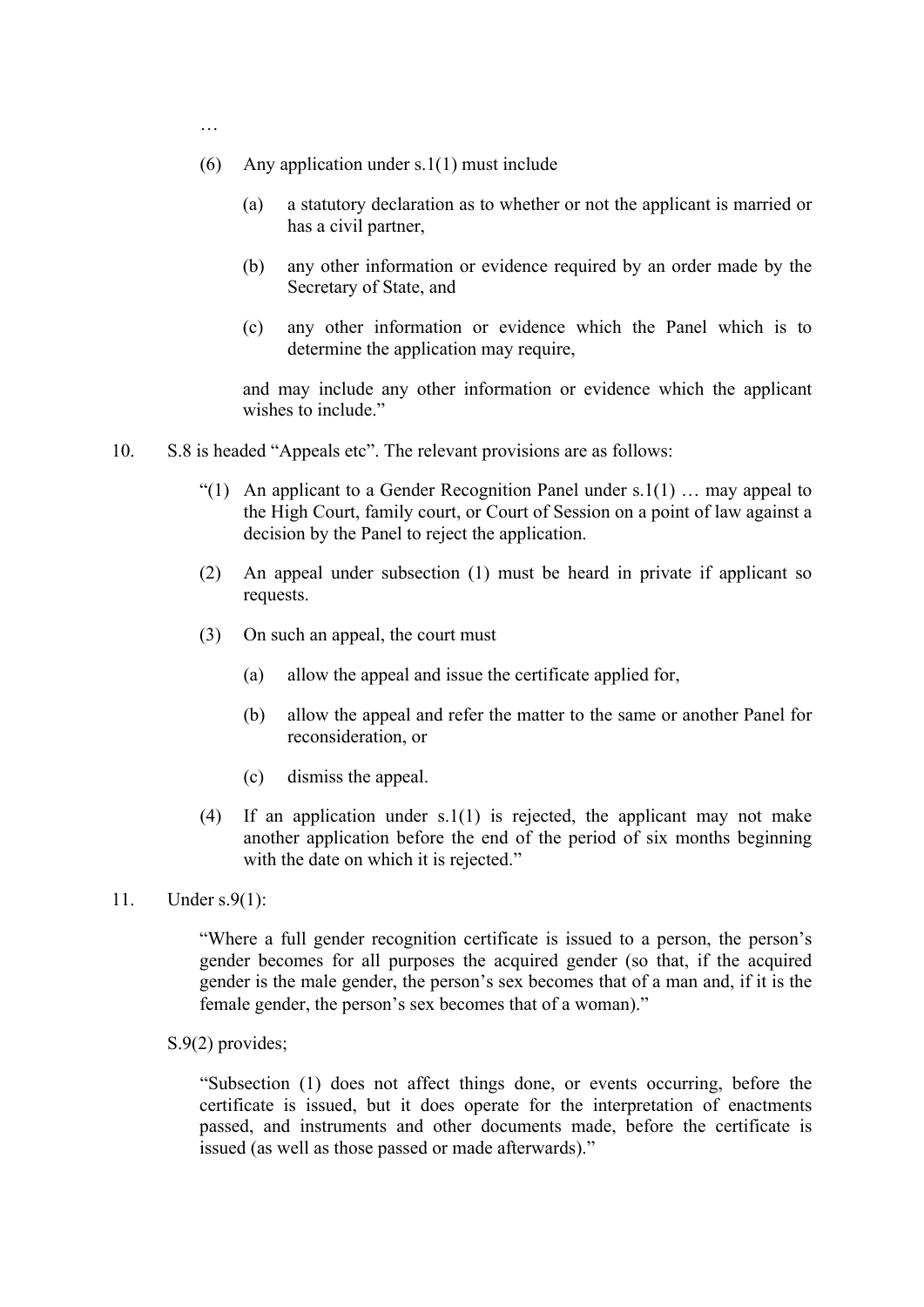### S.10(1) provides:

"Where there is a UK birth register entry in relation to a person to whom a full gender recognition certificate is issued, the Secretary of State must send a copy of the certificate to the appropriate Registrar General."

12. Schedule 1 makes provisions about gender recognition panels. Paragraph 4, headed "membership of panels", provides under subparagraph (2) that a panel determining an application under  $s.1(1)(a)$  must include at least one legal member and at least one medical member, by which is meant, respectively, a person with a relevant legal qualification and a registered medical practitioner or registered psychologist: see paragraph 1(2). Paragraph 6 of the schedule, headed "procedure", provides *inter alia* under subparagraph (4) that:

> "A panel must determine an application without a hearing unless the panel considers that a hearing is necessary."

Under subparagraph (5):

"the President [of Gender Recognition Panels] may give directions about the practice and procedure of panels."

13. To date, the only directions given under paragraph 6(5) of Schedule 1 are set out in "President's Guidance No.1 - Evidential requirements for applications under s.1(1)(a) of the Gender Recognition Act 2004". Paragraphs 3 to 5 of the Guidance provide:

> "3. It is the responsibility of the panel to decide whether the applicant has satisfied all of the s.2 requirements by considering the evidence provided in support of each of the four requirements. In the case of  $s.2(a)$  [sic – presumably  $s.2(1)(a)$ , the panel must therefore examine the medical evidence provided in order to determine whether it is satisfied that the applicant has or has had the diagnosis of gender dysphoria. In order to do so, the panel requires more than a simple statement that such a diagnosis was made. The medical practitioner practising in the field who supplies the report should include details of the process followed and evidence considered over a period of time to make the diagnosis in the applicant's case. Nor is it sufficient to use the broad phrase 'gender reassignment surgery' without indicating what surgery has been carried out. Nor should relevant treatments be omitted, such as hormone therapy. These requirements are particularly pertinent in assisting the panel to be satisfied not only that the applicant has or has had gender dysphoria but also has lived in the acquired gender for at least two years and intends to live in that gender until death.

> 4. On the other hand, doctors need not set out every detail which has led them to make the diagnosis. What the panel needs is sufficient detail to satisfy itself that the diagnosis is soundly based and that the treatment received or planned is consistent with and support that diagnosis.

> 5. It would be impossible to set out precisely what should be provided in all cases. Each will have its own individual facts and the detail which might be sufficient in one case may be inadequate in another. The panels perform a judicial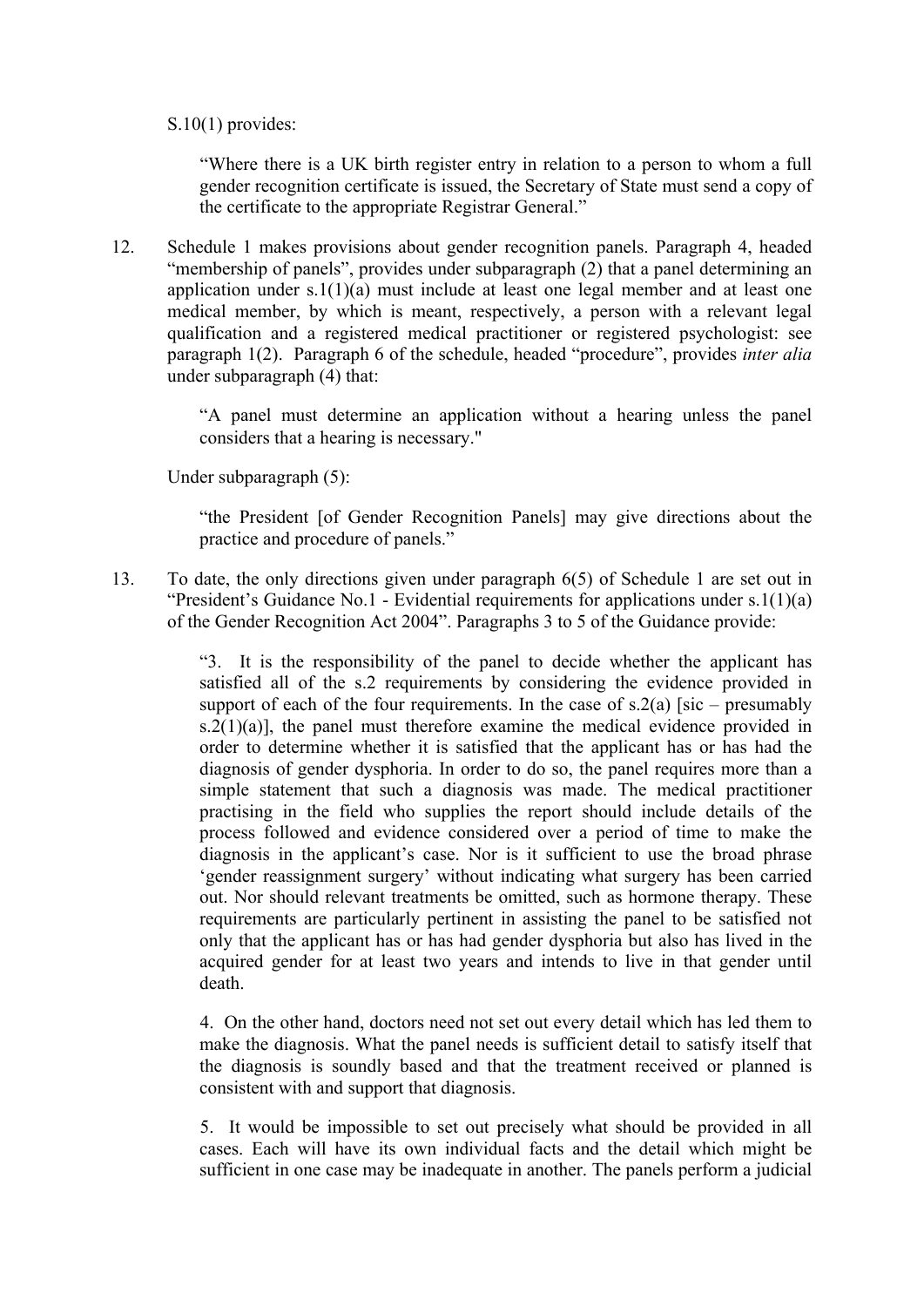function. In the ultimate analysis it is for each panel to determine precisely what is required. At the same time, doctors and applicants need to know in broad terms what is expected of them and what detail is likely to satisfy a panel. The burden upon them of providing the evidence should not be such as to deter applicants from applying in the first place or to deter doctors from supporting them.

6. The detail required should normally be no greater than can be set out in the space provided in the medical report pro forma."

The space provided in the medical report pro forma for the doctor to provide details of the gender-related diagnosis is slightly less than one page. Paragraph 9 provides of the guidance, *inter alia*:

"It is not the role of the panel to impose unnecessary or excessive evidential burdens on applicants. However the Act does place on panels the responsibility of ensuring that the requirements of sections 2 and 3 are complied with before an application is granted."

- 14. Schedule 3 of the GRA provides for the maintenance of a Gender Recognition Register, not open to public inspection, in which an entry is made by the Registrar General who receives a copy of a full gender recognition certificate. The Register makes traceable the connection between that entry and the Birth Register entry and is used to create a new birth certificate that records the acquired name and gender.
- 15. The procedure to be followed on an appeal under s.8 is set out in paragraphs 5.27 to 5.30 of Practice Direction 30A in the Family Procedure Rules 2010. In passing, I note that in an earlier appeal, *Carpenter v Secretary of State for Justice* [2012] EWHC 4421 (Fam), Holman J raised the question whether such appeals were statutory appeals falling within the provisions of the Practice Direction to Part 52 of the Civil Procedure Rules, but for reasons explained in the judgement it was unnecessary for him to answer the question. Although I did not have full argument on the point, it seems to me that the terms of FPR rule 30 and the Practice Direction 30A are straightforward and should be applied on appeals under the GRA unless and until a higher court rules otherwise.
- 16. Paragraphs 5.27 to 5.30 of Practice Direction 30A provide as follows:
	- "5.27 Paragraph 5.28 to 5.30 apply where the appeal is brought under  $s.8(1)$  of the [GRA] on a point of law against a decision by the Gender Recognition Panel to reject the application under  $s.1(1)$  ... of the [GRA]. The appeal is to the High Court or to the family court. However, FPR 5.4 provides that where the family court has jurisdiction to deal with a matter, the proceedings relating to that matter must be started in the family court except where the court otherwise directs, any rule, other enactment, or Practice Direction provides otherwise or proceedings relating to the same parties are already being heard by the High Court. Most appeals under s.8(1) of the [GRA] are therefore likely to be to the family court and be heard by a judge of High Court Judge level sitting in that court ….
	- 5.28 Where the appeal is to the High Court, the appeal notice must be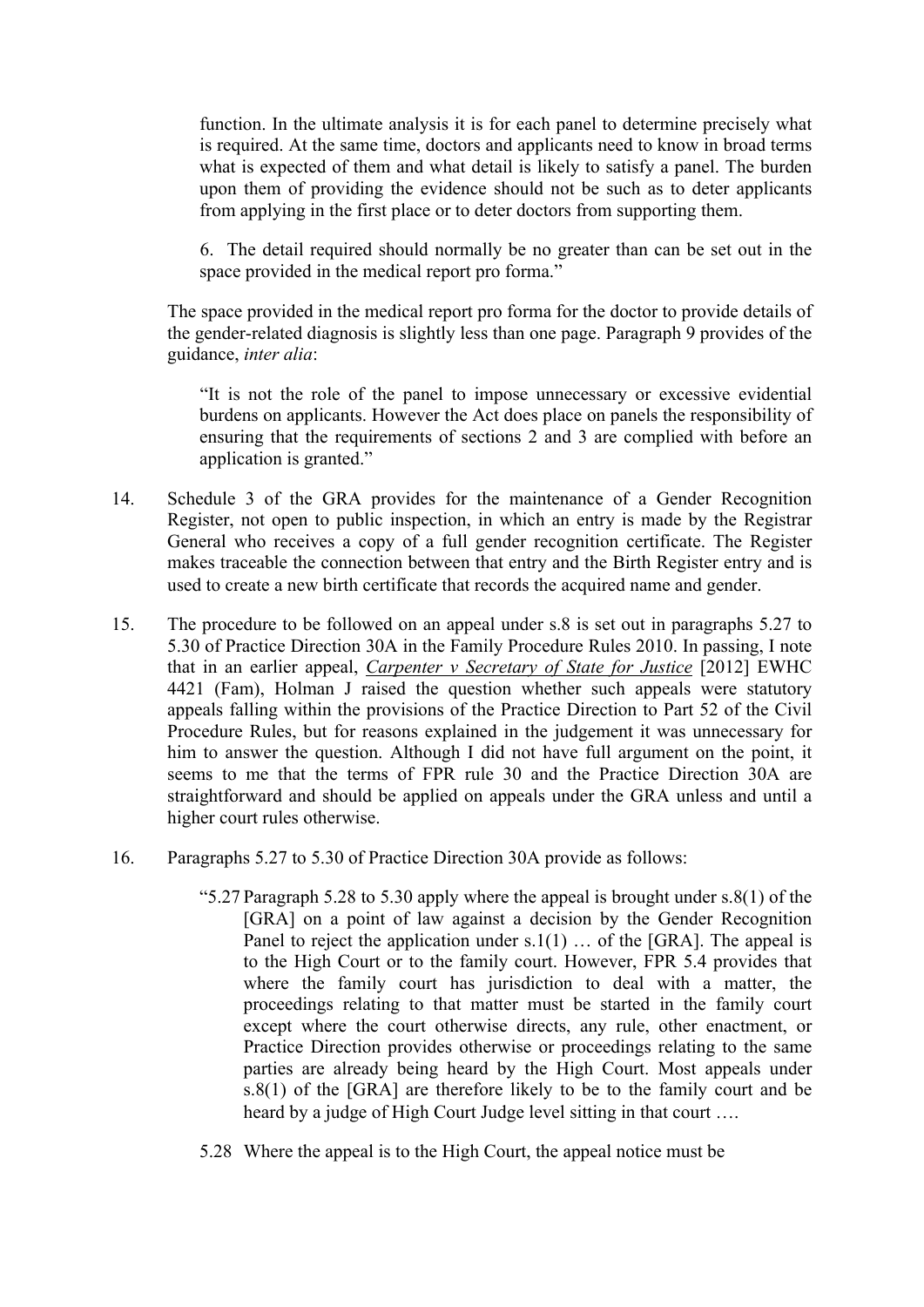- (a) filed in the PRFD [the Principal Registry of the Family Division], and
- (b) served on the Secretary of State [i.e. for Justice] and the President of the Gender Recognition Panels.
- 5.28A Where the appeal is to the family court the appeal notice must be served on the Secretary of State and the President of the Gender Recognition Panels
- 5.29 The Secretary of State may appear and be heard in the proceedings on the appeal.
- 5.30 Where the High Court issues a gender recognition certificate under s.8(3)(a) of the [GRA], the court officer must send a copy of that certificate to the Secretary of State."
- 17. In passing, I observe that these provisions need some clarification in the light of recent changes. This appeal is, so far as I am aware, the first to be brought under s.8 of the GRA since the changes in appeal procedure introduced in October 2016, under which most private family law appeals from circuit judges are heard in the Family Division of the High Court rather than by the Court of Appeal. As part of those changes, there is now a Family Division Appeals Office (FDAO) and a judge in charge of appeals. At the same time, for various reasons, the PRFD is now a muchdiminished entity. It retains only a handful of responsibilities and its judicial and administrative resources have been severely reduced. Nearly all of the family cases which were previously dealt with in the PRFD are now heard in the Central Family Court (albeit in the same building, First Avenue House in High Holborn). In this case, the appeal notice was filed at the PRFD but immediately referred to the FDAO and managed by the staff in that office and by myself as judge in charge of appeals. In future, it seems sensible for all appeals to be managed in this way. As pointed out in para 5.27 of PD30A, FPR rule 5.4(1) provides that, where both the family court and the High Court have jurisdiction to deal with the matter, the proceedings relating to that matter must be started in the family court. Rule  $5.4(2)(c)$  adds, however, that this does not apply where the court otherwise directs. I therefore propose that all such appeals should be referred to the Family Division judge in charge of appeals as soon as possible after they are filed.
- 18. I also observe that I am unable to see why paragraph 5.30 of the Practice direction refers only to the High Court and not the family court. Manifestly, any court which, on allowing an appeal under s.8, decides to issue a gender recognition certificate under s.8(3)(a) should send it to the Secretary of State.
- 19. It seems to me that paragraphs 5.27 to 30 of the Practice Direction may need some tidying up. I shall refer this matter to the Family Procedure Rules Committee for consideration.

### **Summary of facts**

20. Ms Jay is now aged 41. She was born and raised as a boy, and as an adult man was married and divorced on three occasions. The first marriage in 1997 was dissolved in August 2001, the second in 2006 was dissolved in September 2009, and the third in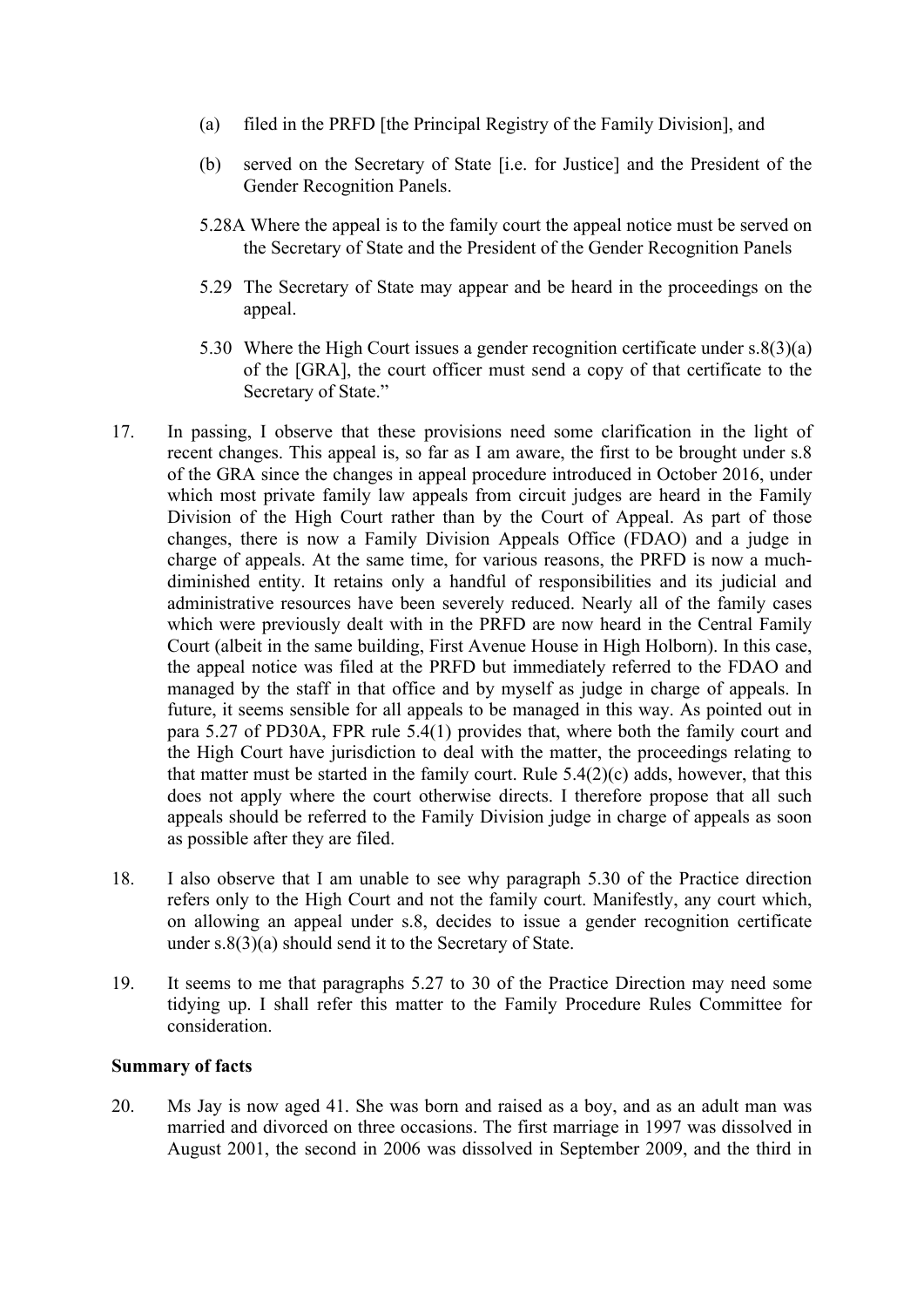2010 was dissolved in October 2011. There are four children from the first marriage and three from the second.

- 21. In a statement drafted in 2014, Ms Jay described how she had felt she was the wrong gender from the age of 13. Throughout her adult life she has felt comfortable in women's clothes, although she only dressed in this way in secret. "In my heart I knew it was how I was meant to be in life." In various documents, and in conversations with a number of doctors, she has described her experiences in considerable detail. In 2009, she started taking sex hormones, including oestrogen.
- 22. In 2011, Ms Jay was convicted of an offence of obtaining explosives with intent to endanger life and was sentenced to eight years in prison. The details of her offence have not been included in the papers put before this court. During her time in prison, she has lived as a woman as far as possible. She has sought medical treatment with the aim of undergoing a vaginoplasty as soon as possible.
- 23. On 5 September 2012, Ms Jay signed a statutory declaration under the GRA in which she stated: "I have lived full time as a female for 6 years [sic] since I transitioned in 12/2008. I intend to live full time as a female until death". The declaration was witnessed by a High Court judge. In 2013, Ms Jay's passport and driving licence were both renewed in her male birth name. On 6 December 2013, Ms Jay changed her name by deed poll. The name she then took was the female first name by which she was then known and her birth surname. (In 2016, she changed her surname by deed poll to the name she is currently using. I understand that in the last few weeks since the hearing she has changed her first name again.)
- 24. Meanwhile, Ms Jay was facing a number of problems in prison. She harmed herself on a number of occasions and, in January 2013, she had attempted to hang herself. In March 2014, she was placed on suicide watch. In June 2014, she filed a claim in the Central London County Court against the company that runs the prison and the Ministry of Justice seeking damages for negligence and/or breaches of the Human Rights Act 1998 and/or the Equality Act 2010 following two sexual assaults in prison. In the same month, against a background of other incidents of self-harm, she made an incision into one of her testicles with the intention of removing it. A psychologist's report in September 2014 reported that the main trigger to her risk-taking was her perceived lack of progress in relation to her gender reassignment process, together with feelings of helplessness and being out of control as well as confusion over her identity. The psychologist reported that Ms Jay's emotionally unstable personality traits had contributed to a breakdown in relationships as well as emotional and behavioural impulsivity. Ms Jay found it hard to manage stress and relied on maladaptive coping mechanisms such as self-harming.
- 25. On 22 May 2014, Ms Jay filed her first application to the Gender Recognition Panel, using the prescribed form. In the application, she identified 12 November 2008 as being the date from which she could provide evidence that she had lived full time in her acquired gender. She enclosed the statutory declaration executed in 2012, a copy of her second decree absolute, and a number of other documents. She did not, however, enclose any medical reports as required under s.3(1). In an accompanying letter, she explained that she had not been able to get anyone to help her, that the prison doctors had told her they were not qualified to prepare the reports and that she had been refused permission to go outside to a gender clinic. On 20 June 2014, a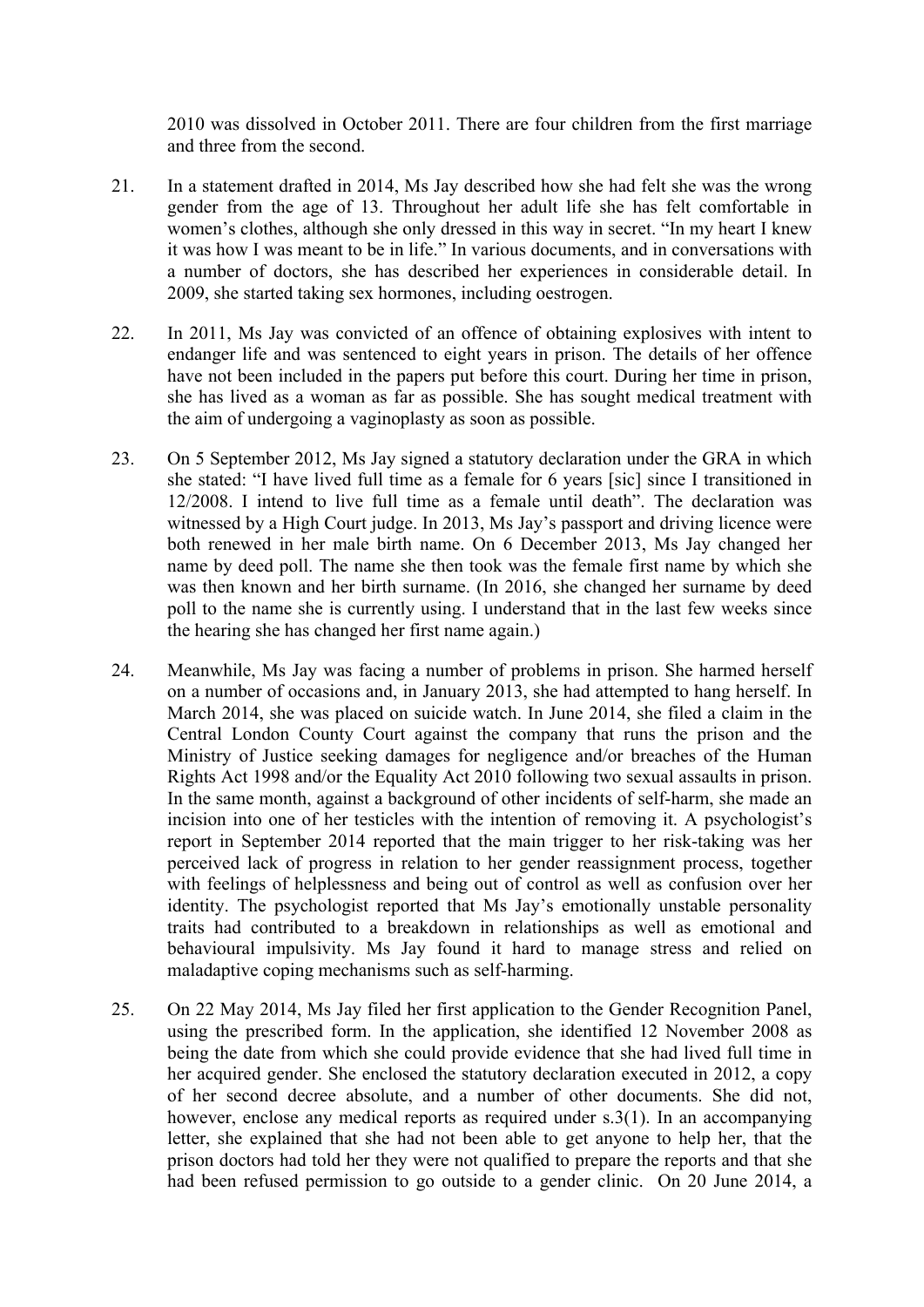member of the panel's administrative team acknowledged receipt of the application, stating that "you may wish to provide the further evidence listed below before we submit your application to the panel". The further evidence identified included the two medical reports required under s.3(1) and other suggested documentary evidence dated within two years of the application. In addition, it was pointed out that the statutory declaration submitted by Ms Jay was incomplete in several respects. In response, Ms Jay sent a further letter to the panel, received 7 August 2014, in which she asserted that she was enclosing a report from Dr James Barrett from the London Gender Clinic.

26. On 13 August 2014, the panel issued the following directions:

1. In its current form this application must fail. The evidence is to the effect that the applicant has been living in her birth gender for a period of some six years prior to the application. Whilst this has not been through choice, it is the essence of the complaint that she puts forward in her correspondence.

2. The [GRA] requires a period of two years living in the acquired gender prior to the date of application.

3. There is no diagnosis of gender dysphoria, which is also a requirement under the [GRA]. Although there is a reference in the correspondence to a letter from Dr James Barrett (who is known to the panel to be practising in the field of gender dysphoria) which is said to be enclosed, it is not.

4. The applicant has six weeks to send in any comments which may persuade the panel not to dismiss the application at this stage.

5. This matter will be put before a panel after six weeks from the issue of these directions."

27. On 18 August, Ms Jay replied to the panel enclosing further documents but not, it seems, a medical report as required by s.3. In her letter, Ms Jay again referred to the difficulties she was under as a prisoner. On 1 September 2014, a member of the panel's administrative team wrote suggesting that Ms Jay might wish to apply for an extension of time for providing the necessary documents. On 26 September 2014, Ms Jay replied, enclosing another copy of the statutory declaration, but no medical report. On 22 October 2014, the panel reached the following decision, which was communicated to Ms Jay by letter dated 24 October. Reciting the directions given on 13 August, the panel continued:

> "since then various documents have been supplied, but none deal with the essential legal difficulty, which is that the [GRA] requires a diagnosis of gender dysphoria from a registered medical practitioner, who practices within the field. Accordingly there has been nothing to persuade the panel not to dismiss the application and it is hereby dismissed."

28. On 28 October, Ms Jay wrote to the panel, asserting that she was still awaiting a final report from Dr Barrett, but enclosing an earlier report from him dated 8 July 2014,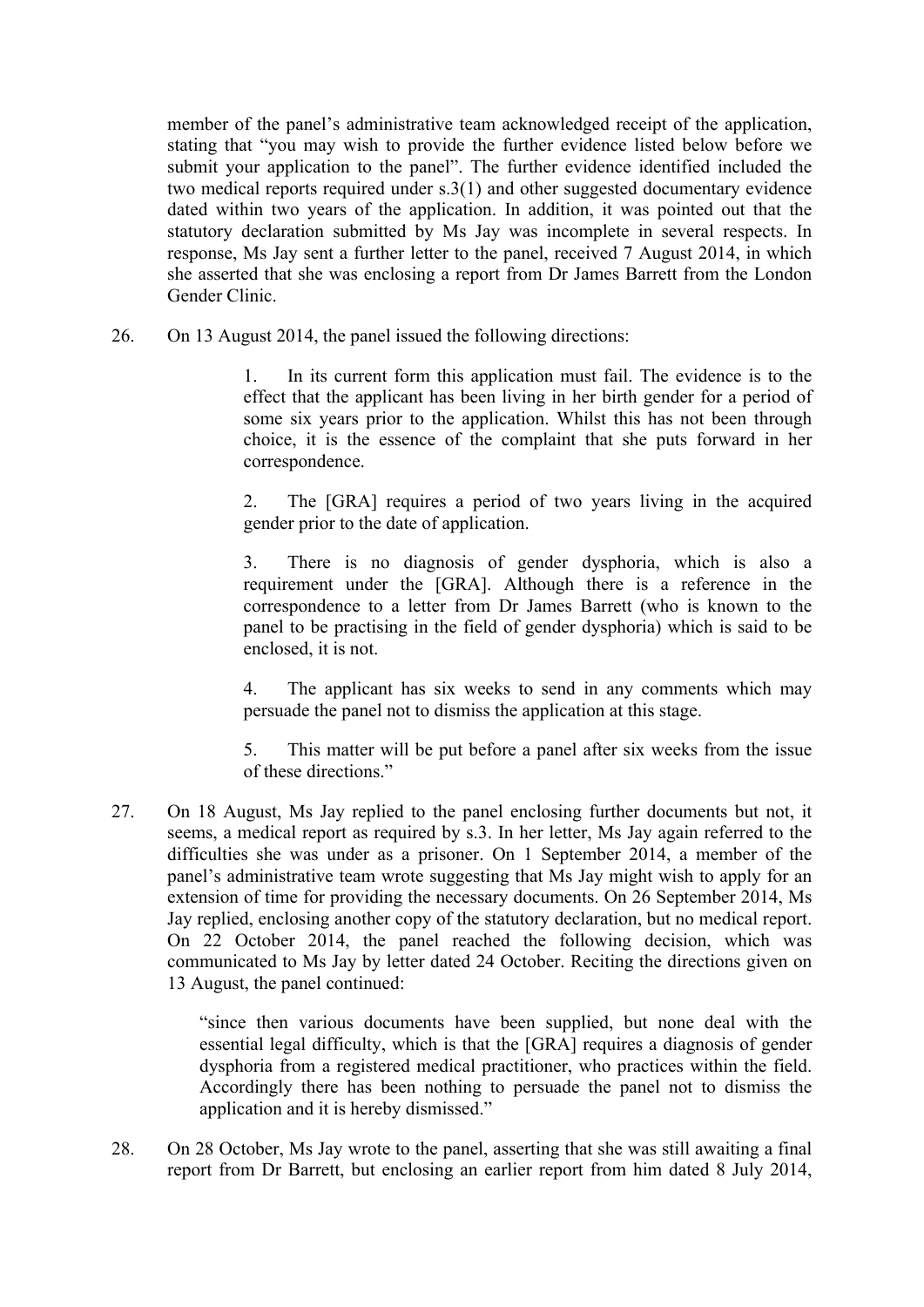although she added that the report contained a number of inaccuracies. The July 2014 report was prepared at the request of solicitors acting for Ms Jay in her claim for damages following assaults in prison. Dr Barrett was asked to consider and discuss the nature of Ms Jay's psychiatric problems, the nature and extent of the problems prior to the assaults, and the extent to which her current problems were the result of pre-existing vulnerabilities or of those assaults. He was also asked the extent to which her transgender status added to any injury caused by the assaults.

29. In the report, Dr Barrett stated that amongst his various appointments he was lead clinician at the West London Mental Health NHS Trust Gender Identity Clinic, and reported that during his career he had seen at least 5000 people with disorders of gender identity. He noted that Ms Jay had a history of extensive contacts with psychiatric services from her late teens, characterised by deliberate self-harm, and by her attracting a very wide range of diagnoses, usually including one or more of the disorders of personality and some form of mood disorder and very rarely a diagnosis of any form of psychosis. Dr Barrett set out at some length Ms Jay's personal and relationship history and her gender development. He noted from her medical records that there seems to have been no mention of any gender identity disturbance in her psychiatric history until very recently. In the prison medical records, there was a note that she had referred to having been in contact with the clinic run by Dr Barrett, and other clinics in Birmingham and Nottingham. He noted that his clinic had never had any contact with her so far as he knew and cast doubt upon her other assertions as to contacts with other clinics. Having considered her personality problems, Dr Barrett went on to say:

> "Separately, and recently, she reports gender identity problems. Her history, if taken at face value, is reasonably consistent with this diagnosis but the difficulty is that other aspects of that history are rather directly at odds with the documentary records leading me to have doubts about the veracity of her whole history – which would include a reasonably consistent history of gender identity problems. This aspect might be made clearer if a source other than [Ms Jay] could be interviewed …. If collateral collaboration is elicited I would reach an additional diagnosis of some sort of gender identity disorder. Whether the intensity of gender dysphoria caused by that disorder is great enough to merit or require a change of gender role might be explored in the setting of a gender identity clinic; it might be sufficiently intense in a prison but not so outside one and in civilian life, for example. If collateral corroboration is not convincingly elicited I would have grave doubts and wonder whether [Ms Jay]'s somewhat dependent personality had caused her to unwisely latch onto a change of gender role as a seemingly universal solution to both why her life had gone wrong and how it might be rectified."

30. On 18 March 2015, Ms Jay was released from prison on licence. On the following day, she signed a further statutory declaration under the GRA asserting that she had lived full time as a female for six years since she transitioned in December 2008. The declaration was witnessed by a solicitor. Section 5a of the declaration form, which reads "I have not previously been in a marriage or civil partnership" was not deleted. In section 5b, Ms Jay wrote "I hereby declare that my former marriage was dissolved on 18.11.2009". In the course of 2015, a number of utility bills and other official documents were issued to Ms Jay in her female name, including a passport and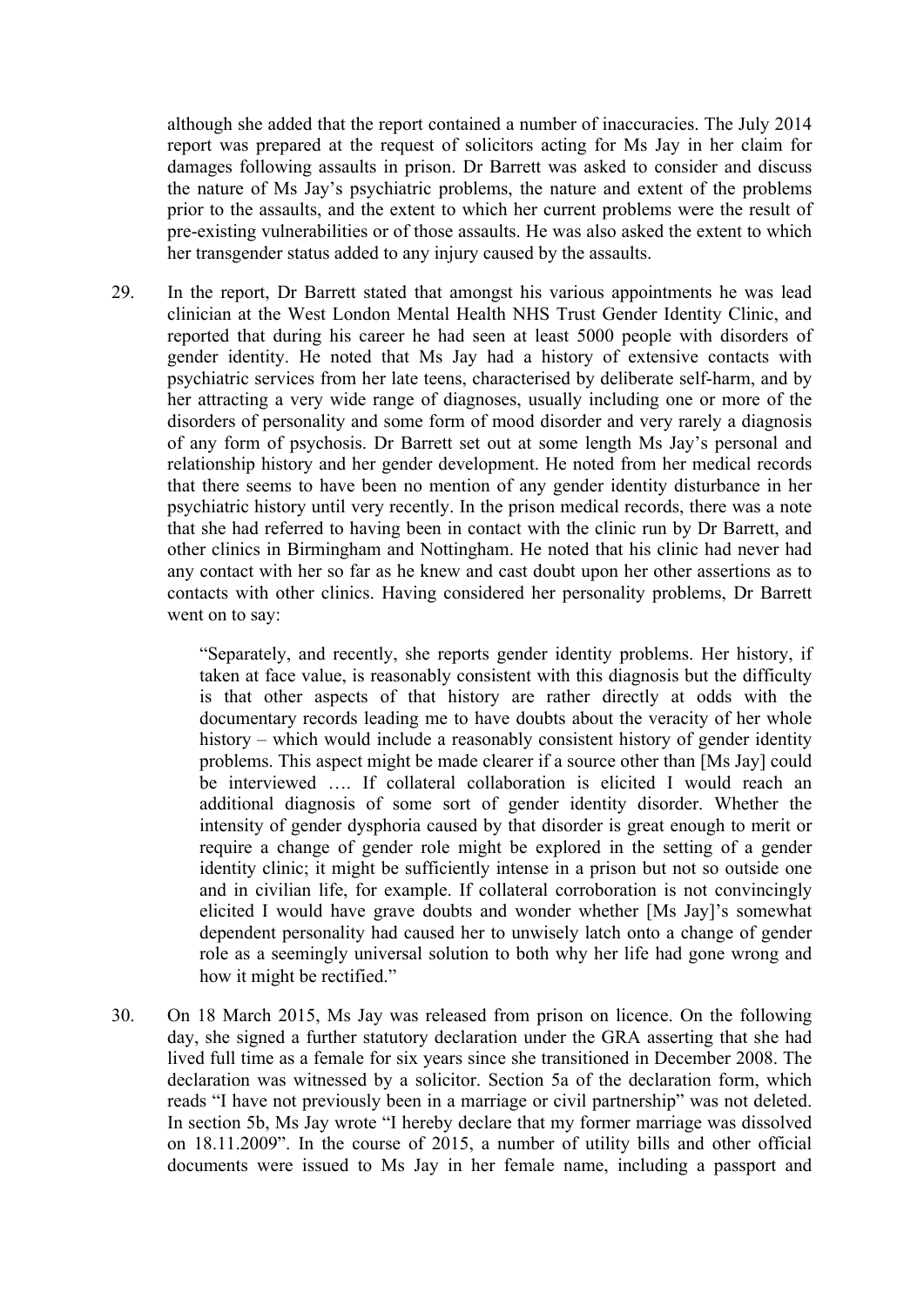driving licence. On 11 June 2015, her GP wrote a letter headed "To Whom It May Concern" stating that Ms Jay was a new patient at the surgery, that the full medical records had not yet been received, but adding:

"I can confirm that [Ms Jay] has been seen in the Nottingham Centre for Gender Dysphoria this year and [Ms Jay] is living as a female. I believe that female orientation is permanent or very likely to be permanent and formal gender reassignment is taking place."

On the copy of this letter included in the court papers, and presumably submitted at some point to the panel, Ms Jay has written that she left the Nottingham Gender Clinic after this letter "due to their total incompetence".

- 31. On 20 June 2015, Ms Jay was recalled to prison. On 2 July 2015, she filed her second application to the Gender Recognition Panel. On this application, she identified 18 December 2008 as being the date from which she could provide evidence that she had lived full time in her acquired gender. She identified two doctors to provide the reports required by  $s.3(1)$  – her GP and a "gender specialist" called Dr Helen Webberly. She enclosed a copy of the further statutory declaration signed in March 2015. On 11 July 2015, Ms Jay wrote again to the panel complaining that she felt discriminated against and stating that the process was unfair to prisoners who were unable to gather all the information required. On 27 July, her GP submitted a medical report in the pro forma for gender recognition under the GRA. She ticked the box indicating that Ms Jay had been diagnosed with gender dysphoria or a gender-related disorder. She set out information from Ms Jay's medical records.
- 32. On 5 August 2015, the panel's administrator wrote to Ms Jay stating that the statutory declaration was incomplete because Ms Jay had not completed section 5a. On 3 September, Ms Jay replied, enclosing the GP's report and an amended statutory declaration in which section 5a had been altered so as to read "I have been in a marriage".
- 33. On 6 October 2015, the panel gave detailed directions with explanatory reasons.
	- (1) The panel directed Ms Jay to provide a report from a registered medical practitioner practising in the field of gender dysphoria "giving details of the diagnoses of gender dysphoria for her". In their reasons, the panel reiterated the statutory requirements about medical reports in s.3(1), and noted that Ms Jay had consulted Dr Webberly, who they said was not known to the panel but who, if a specialist, might be able to provide the necessary report. The panel further noted that the GP's report provided details of her current medication, but added that, if there was a change in her treatment or if surgery was proposed or undertaken, Ms Jay should provide a second report confirming details.
	- (2) The panel directed Ms Jay to provide a fully completed statutory declaration before a person authorised to administer oaths. The panel said that the declaration provided was incomplete because paragraph 5a stated that she had not been previously in a marriage whereas paragraph 5b stated that her previous marriage had been dissolved in 2009, adding that paragraph 5a should have been deleted and that it would be helpful if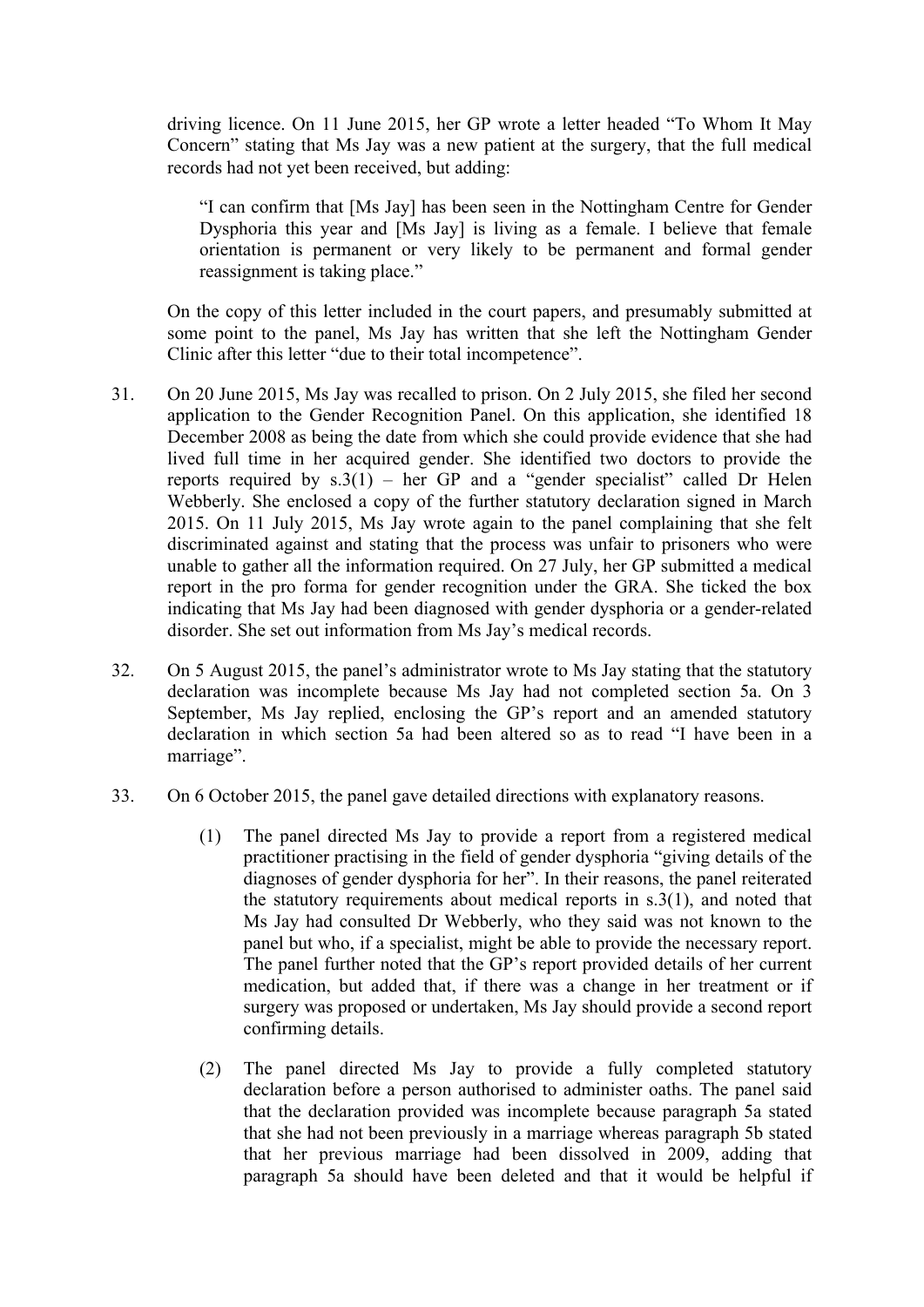paragraph 5b included the dates of dissolution of all previous marriages. It seems that the panel had not at that stage seen the amended declaration submitted by Ms Jay on 3 September. The panel also stated, however, that Ms Jay should provide the original statutory declaration and not a copy.

- (3) The panel directed Ms Jay to provide documents showing that she had lived in her female gender and identity throughout the period of two years from before 2 July 2013 up to the date of application. In its reasons, the panel noted that she had provided a series of documents, in respect of the current application and the first application, to show that she is living in her acquired gender, but observed that many of those documents "show her in her male identity and using her former male name".
- (4) The panel directed Ms Jay to provide details of all marriages and evidence that they had been legally brought to an end in the form of the decree absolute.
- (5) The panel directed Ms Jay to clarify the address at which she has lived (when not detained in prison) in the period 18 March to 19 June 2015. In its reasons, the panel noted that a number of the documents produced by Ms Jay showed her to have different addresses.
- (6) Finally, it was directed that the application would be placed before the same panel on the first available date after one month, adding that Ms Jay could apply, if she wished, for an extension of up to two months to provide the necessary information. Such an extension could be authorised by the administrative team, but any longer adjournment request should be referred to the panel.
- 34. On the same day as the panel issued these directions, 6 October, Ms Jay signed a third statutory declaration under GRA. On 16 October, she wrote in reply to the directions asserting that she had sent the original report of Dr Webberly and the statutory declaration; stating that she had documents from 2008 to prove she had been living in her acquired gender but had lost them on being recalled to prison; explaining why she had given different addresses on various documents; complaining that she had done all that the panel had asked of her; and asking for an extension if the medical report had been lost. She described the process as being "totally unbearable to do whilst in custody". According to a later medical report, shortly after sending this letter, Ms Jay attempted further surgery on herself, removing part of her testicles and penis.
- 35. On 4 February 2016, the panel issued further directions with explanatory reasons. It noted that, since the earlier directions of 6 October 2015, a properly completed statutory declaration had been produced. It observed, however, that it was still necessary for Ms Jay to comply with directions 1, 3 and 4. It stated that no report had been received from Dr Webberly; that Ms Jay had referred to her third marriage in 2010 but produced no details; that Dr Barrett, in the July 2014 report sent by Ms Jay after the refusal of her first application, had referred to three marriages; that there was no change of name document dated prior to 6 December 2013; and that Ms Jay needed to show that she was living fully in her female gender from before 5 August 2013. The panel stated that the application would be refused when it was considered again on 16 March 2016 if Ms Jay had not by that date complied with all the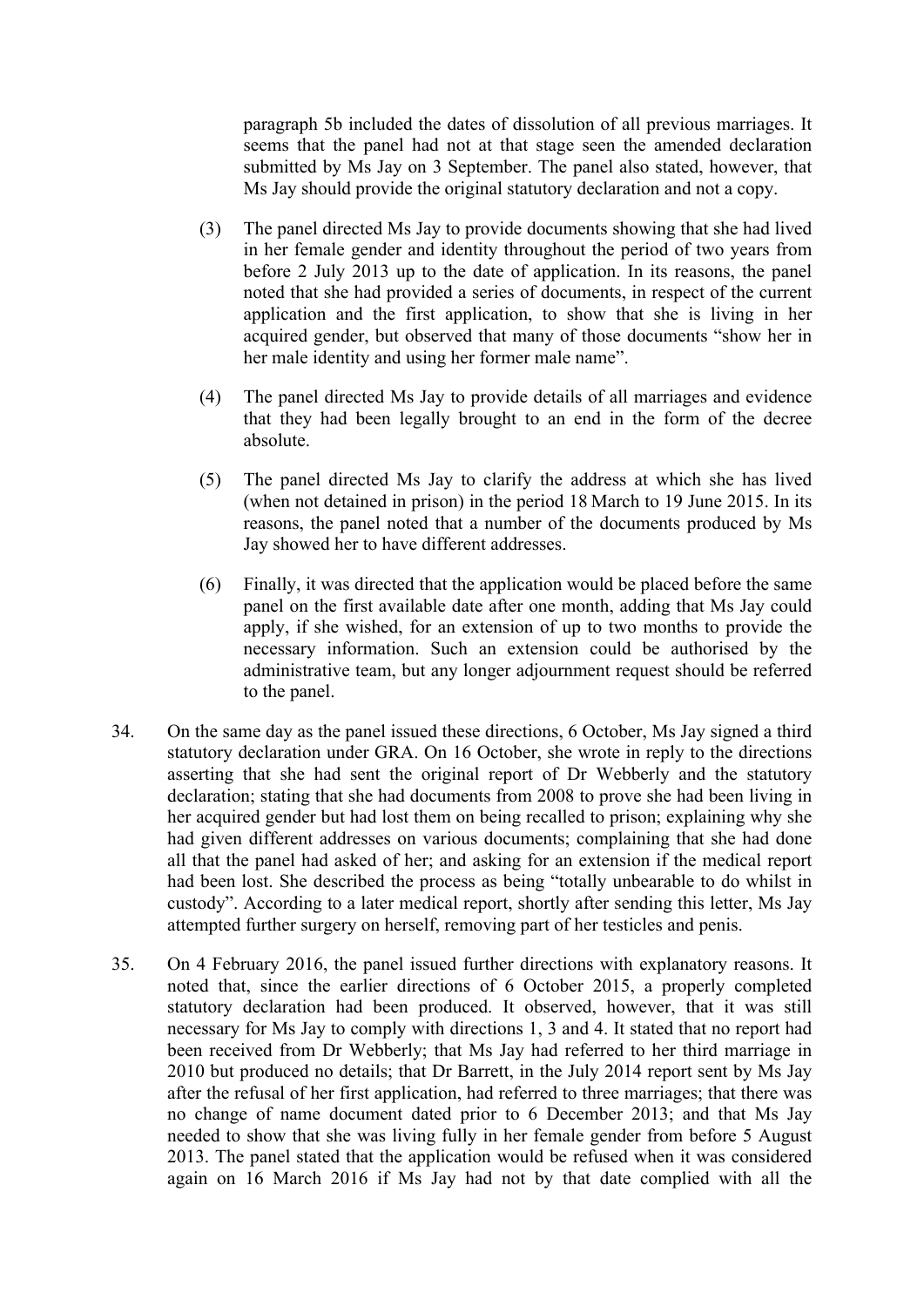directions of 6 October. Ms Jay replied by letter dated 17 February, stating that, having lost her home, she did not have access to all her documents; that as far as she was concerned she had done all she possibly could to comply with directions 3 and 4, and that she was "fighting through the court" to get back the report from Dr Webberly.

36. Also on 17 February 2016, a medical report was prepared by Prof Srikanth Nimmagadda, a consultant forensic psychiatrist working at a secure hospital unit. It seems that this report was prepared for a separate court case. Subsequently, a redacted copy of the report was sent to the panel by Ms Jay, omitting pages 2 to half way down page 29 on the grounds they were "not relevant" but including page 1 and from half way down page 29 to page 40. The report included the following observations:

> "In my opinion, [Ms Jay] fulfils the criteria for gender dysphoria, i.e. a person has an overpowering wish to live as a member of the gender group opposite to their anatomical sex and seeks to alter their bodily appearance and genitalia. Gender dysphoria is the distress associated with the experience of one's personal gender identity being inconsistent with the phenotype or the gender role typically associated with that phenotype. Those with gender dysphoria have a strong conviction of belonging to the sex opposite to that which they were assigned, usually starting before puberty. I note that in [Ms Jay]'s case, she gave an account of having these beliefs and convictions since an early age but struggled to express this due to a fear of shame and ridicule by others. It appears [Ms Jay] was greatly distressed by her predicament and on various occasions [sic] and this resulted in displayed episodes of low mood and also self-harm attempts. I note that [Ms Jay] has expressed openly her desire to become female, following the death of her father in January 2012. [Ms Jay] has also changed her name and passport and has also sought help in terms of becoming female from a gender dysphoria clinic in Nottingham and subsequently on a private basis from a specialists [sic] with expertise in gender dysphoria.

> I note [Ms Jay]'s features of personality disorder have resulted in escalation of her risk behaviours. She has poor ability to cope with feelings of frustration and this led to considerable distress leading to utilising maladaptive coping strategies such as self-harm and suicidal attempts. [Ms Jay]'s gender dysphoria has complicated her presentation. She continues to be considerably distressed as a result of her gender dysphoria and feels very uncomfortable being male. [Ms Jay] is extremely conflicted in her mind as a result of gender dysphoria and this has complicated her presentation including escalating her risks. [Ms Jay] is also distressed there has been lack of progress in terms of treatment of gender dysphoria. She is unhappy in relation to not being prescribed medication i.e. hormone supplements that she has been taking as part of gender reassignment process.

> In my opinion, it is likely [Ms Jay]'s features of personality disorder are likely to worsen and would result in more risk behaviours if she does not receive further specialist input in relation to her gender dysphoria ...."

Prof Nimmagadda concluded by recommending that consideration be given to transferring Ms Jay to a women's prison for further treatment and management.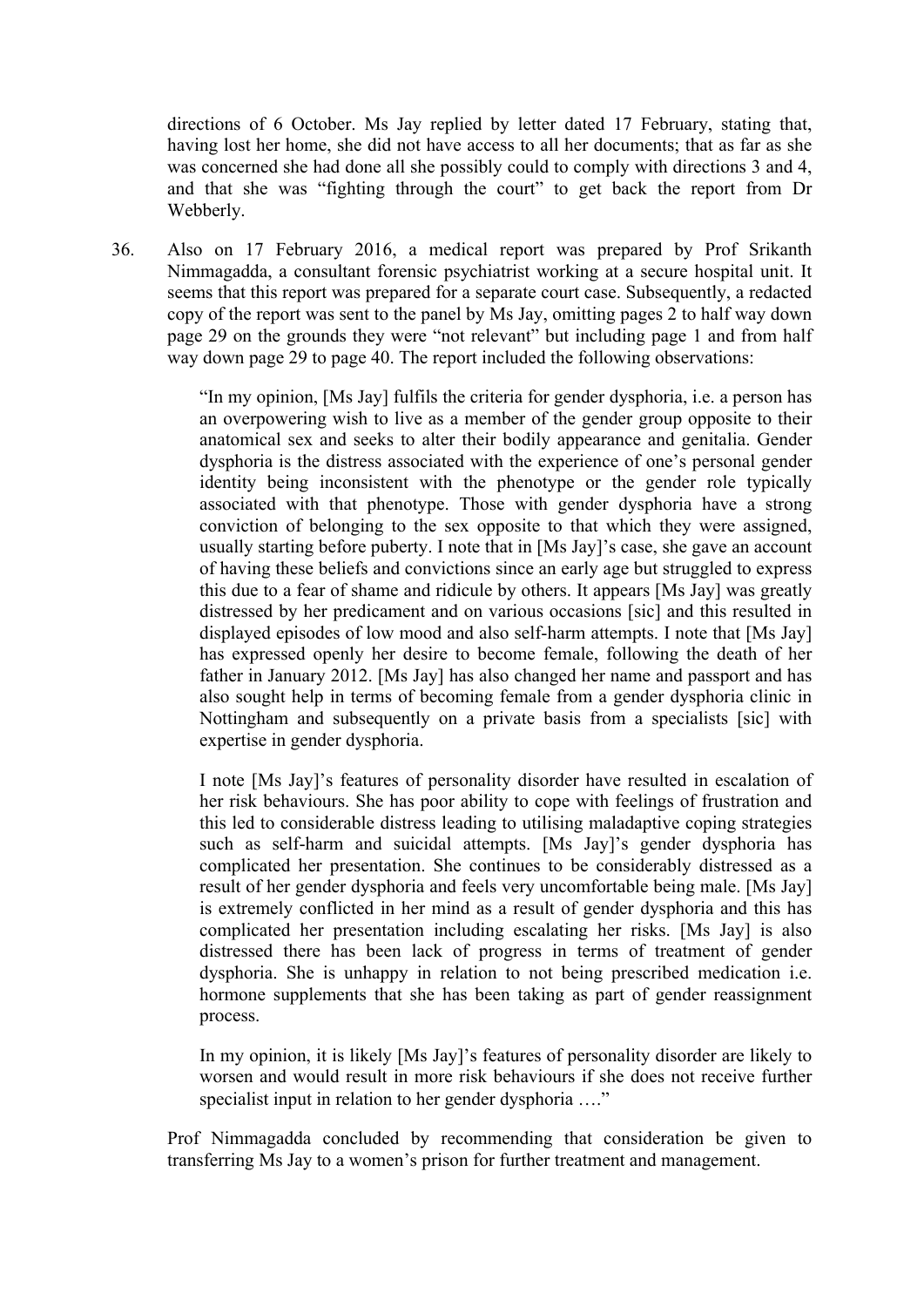- 37. On 15 March 2016, the panel refused Ms Jay's second application for a gender recognition certificate. It asserted that Ms Jay had been unable to comply with the directions given on 6 October 2015 and February 2016 in respect of an appropriate diagnosis of gender dysphoria, living in her acquired gender from before 2 July 2013, and evidence of previous marriages being brought to an end. The panel recorded that Ms Jay had produced eight pages of a 34-page report from Prof Nimmagadda, but stated that the panel could only consider the report if it was complete and could not rely on Ms Jay's assertion that the rest of the report was not relevant to the application. Furthermore, the panel stated that, although the Professor had asserted that in his opinion Ms Jay fulfilled the criteria for gender dysphoria, he did not give details of how the diagnosis was made, nor had he shown that he is practising in the field of gender dysphoria. The panel added that a new application for a certificate could not be made for six months from the date of the decision.
- 38. On 25 May 2016, Ms Jay was released from prison again on licence. On 4 July 2016, she completed a third application to the panel. This was initially returned as it had been filed within six months of the previous decision, and she resubmitted it on 20 September 2016. In the intervening weeks, Ms Jay changed her surname by deed poll as set out above and also obtained a new passport in that name.
- 39. On 5 September 2016, a report on Ms Jay was sent to the panel by Dr Vickie Pasterski, a gender identity specialist in the following terms:

"**Transsexualism**: A desire to live and be accepted as a member of the sex opposite of that which was assigned at birth. This is usually accompanied by a sense of discomfort with, or inappropriateness of, one's anatomic sex and a wish to have hormonal treatment and/or surgery to make one's body as congruous as possible with the experienced gender identity, i.e. as male or female.

**Diagnostic Guidelines**: For the diagnosis to be made, the cross-sex gender identity should have been present persistently for at least two years, and must not be a symptom of mental illness such as psychosis.

**[Ms Jay]**: [Ms Jay] is a 39-year-old natal male who has lived in the female gender role since 2013. In this time, she has lived continuously and in all contexts as female, has undertaken laser hair removal, breast augmentation, feminising hormone therapy and feminising body sculpting procedures. Furthermore, to my knowledge, [Ms Jay] has never been diagnosed with disqualifying psychiatric illness.

With respect to identification, [Ms Jay] changed her name by statutory declaration in the UK on 5 September 2012 and followed with the changes in identification on all relevant documentation including bank accounts/statements, utility accounts, UK driving licence and UK passport. She now wishes to obtain a gender recognition certificate to complete the process of gender change in the UK.

After specialist assessment by me carried out over three sessions on 24.6.16, 19.7.16 and 25.8.16, I can confirm that [Ms Jay] continues to live successfully in the female gender role and should do so for the foreseeable future."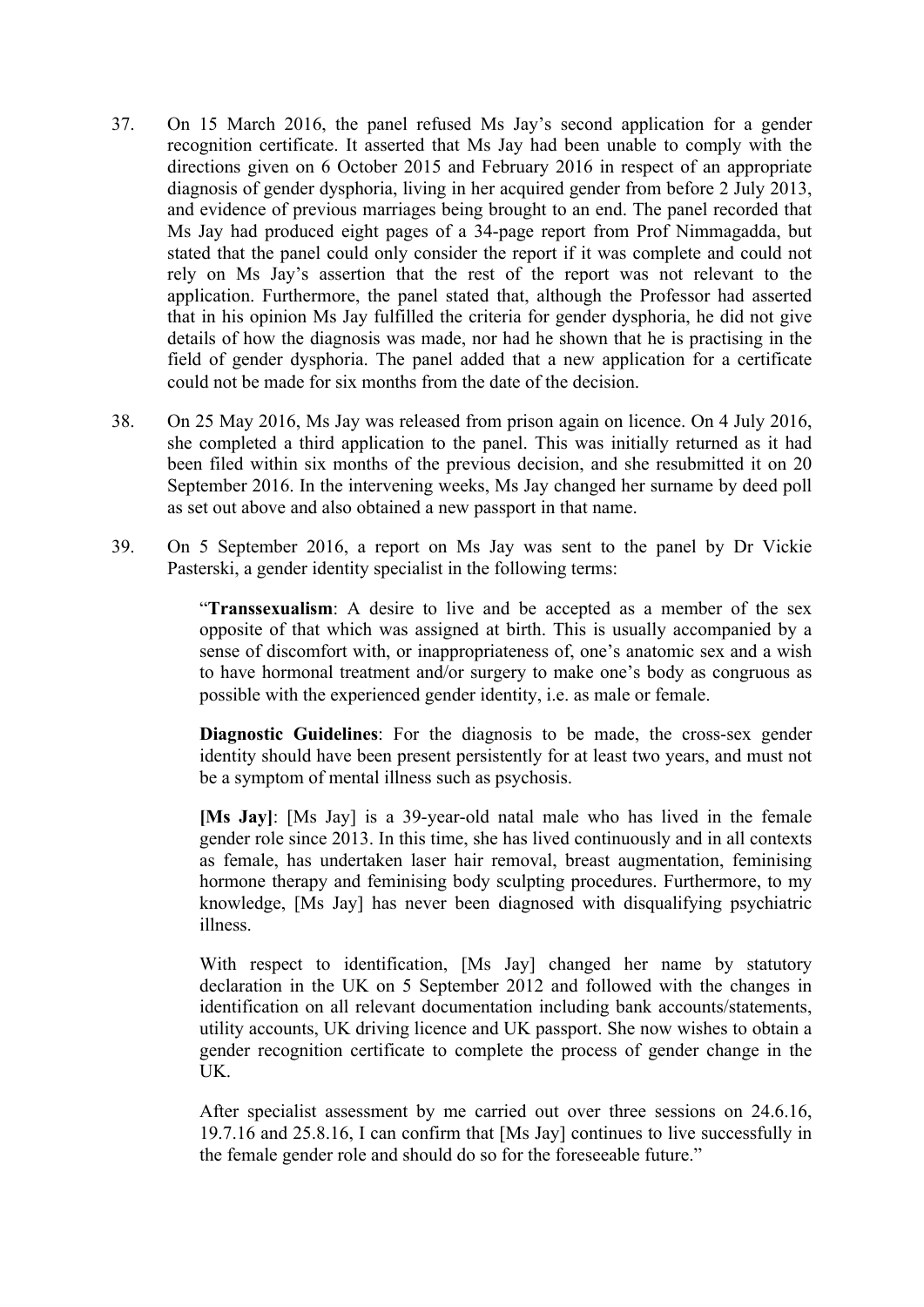40. On the same date, Dr Pasterski sent another letter to Ms Jay's GP, Dr Thornhill. This letter was notably more detailed than the report sent to the panel. It summarised Ms Jay's background, education, employment history, relationships, social support, and medical psychiatric and counselling history. It set out in some detail her gender history, noting that she has a long history of cross-gender ideation, giving examples of her behaviour as a child and young person, noting the steps she has taken towards a physical gender change since her mid-teens, and observing that, "practically speaking, M has transitioned to the female social gender role full-time". In her letter to the GP, Dr Pasterski recorded this impression:

> "My impression is that [Ms Jay] is a gender dysphoric individual with a long history of cross-gender ideation. [Ms Jay] presented as relatively stable, reported no contributory psychiatric history and gave a detailed account of herself. [Ms Jay] presents with male to female transsexualism according to ICD 10 F 64.0 criteria.

> [M Jay] presented to me in female role, was dressed appropriately and had a remarkably feminine appearance and demeanour. Her mood was euthymic and she showed no outward signs of atypical anxiety, agitation or aggression. The history of self-harm and depressed mood notwithstanding, there was no current suicidal ideation or perceived risk to the self or others. Thought processes and speech appeared normal. [M Jay] appeared to have a reasonable degree of insight and showed recent improvements in social and occupational functioning."

Dr Pasterski recommended that Ms Jay was a good candidate for continued clinical management of feminising hormone therapy according to clinical and good practice guidelines.

- 41. Although this letter was addressed to Dr Thornhill and not the panel, I was told, and accept, that it was sent to the panel who must, therefore, have had it available when it reached its ultimate decision.
- 42. On 20 September, the panel's administrator wrote to Ms Jay acknowledging receipt of the application and stating that she may wish to provide further evidence before the application was submitted to the panel. Specifically, it was asserted that the statutory declaration submitted with the application would not be accepted by the panel "because it should be dated as near to your application as possible, as it should reflect your current situation". A blank form of the statutory declaration was enclosed for Ms Jay to complete. In addition, the administrator advised that a copy of Ms Jay's decrees absolute would be required for her first and third marriages. Ms Jay was requested to provide this information by 18 October 2016.
- 43. On 27 September, Ms Jay signed another statutory declaration (the fourth), witnessed by a solicitor. On 4 October, she was examined by an endocrinologist, Dr King, who subsequently wrote a report to her GP recommending hormone treatment on the NHS. In that report, he referred to Ms Jay's self-orchidectomy. On 12 October, the panel gave directions indicating that it would issue a decision within one month, adding that it would take additional time to consider the application "as it is necessary to read this application with the two previous applications which have been refused." Meanwhile, Ms Jay continued to receive correspondence from a number of agencies in her current female name (e.g. HMRC, the local authority, the water company etc.)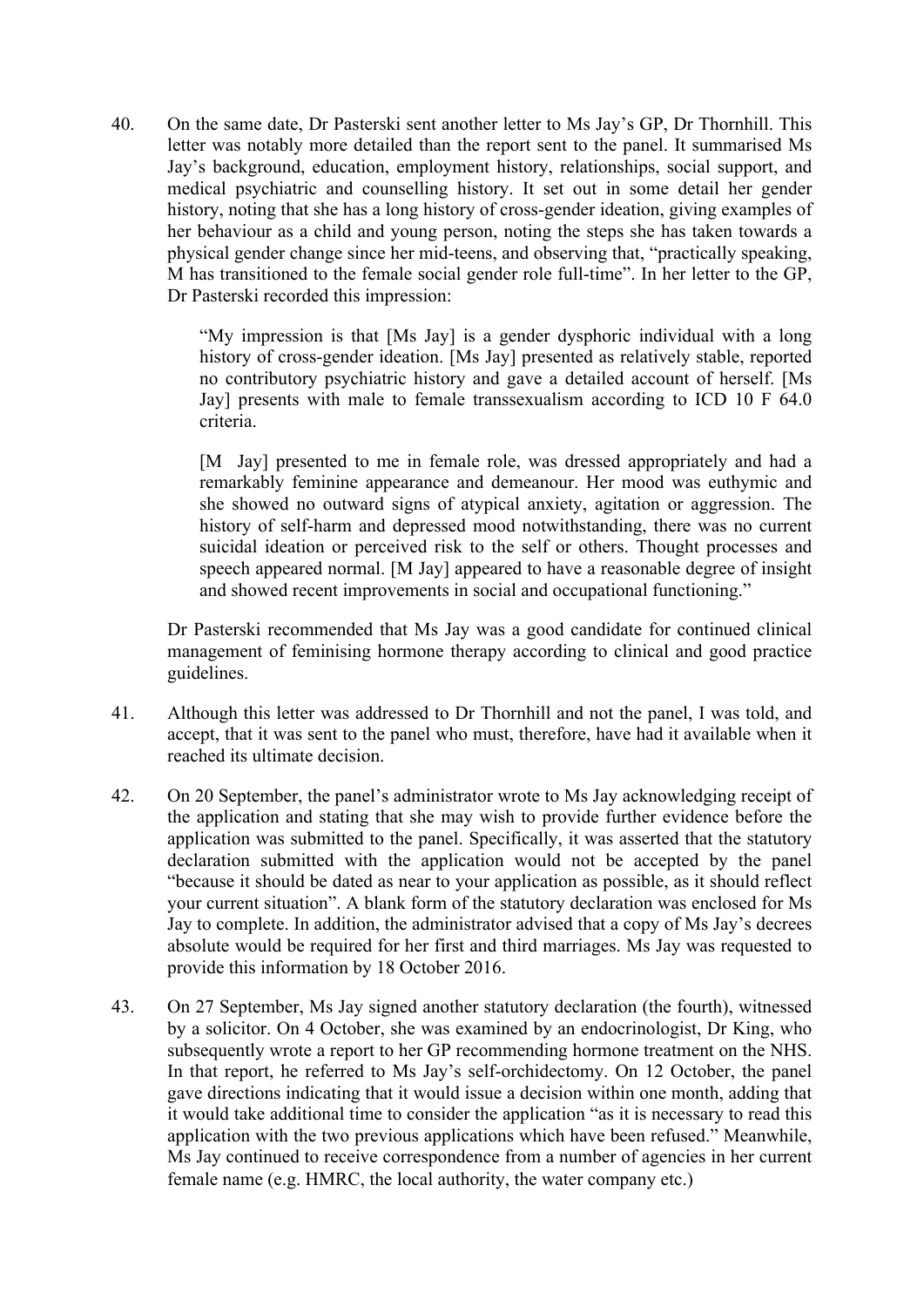44. On 17 November 2016, the panel issued further directions with explanatory reasons. Ms Jay was directed:

> (1) to provide a letter from Dr Pasterski indicating what documents she saw for the purposes of her assessment;

> (2) confirm the dates when she was detained in prison together with her addresses since her release;

> (3) provide details of the dates between which she worked full-time and the dates between which she was in receipt of employment and support allowance;

> (4) indicate whether Dr Pasterski was given details of the period during which she was imprisoned;

- (5) produce copies of up-to-date utility bills for her current home;
- (6) provide a brief report from her current GP giving details of treatment she has undergone for the change of sexual characteristics and any surgery.

Ms Jay was informed that the application would be placed before the same panel on the first available date after one month. In its reasons, the panel noted that Dr Pasterski's report did not refer to the period during which she had been detained in prison, and said that it would like to be satisfied that she had been given full details of Ms Jay's circumstances in the years leading up to the present application. The panel noted that two previous applications have been refused and also referred to the report from Dr Barrett who had, it was said, declined to give a diagnosis of gender dysphoria. The panel also noted that the documents produced by Ms Jay related primarily to 2014 and 2015 and said it would be helpful to see more recent documents such as utility bills. The panel observed from Dr Pasterski's report that Ms Jay had changed GP. She was therefore asked to clarify the reason for the change, and to provide an updated report from her current GP as to treatment, given that the report from her previous GP was made over a year previously.

45. In response, Ms Jay returned a copy of the directions with hand written comments, including that she was unable to afford a further letter from Dr Pasterski, adding that she was in any event away until January 2017, and that some of the information requested by the panel had nothing to do with her gender (for example, details of the dates when she had been working and when she had received benefit). She added:

> "You keep altering directions after directions making things old. I'm sick to death of this ridiculous process. Do you have any idea what all this keep denial of my right to be recognised by law is doing to me? It's one thing after another. I have a gender specialist Vickie Pasterski. I have an endocrinologist Dr King. I have a GP. What the hell more do you want I've been female all my life I've been out fully since 2008 !! Why are you constantly messing me around for !!!"

46. On 30 November 2016, Ms Jay's current GP, Dr Thornhill, wrote a letter setting out details of her current treatment, including recording that the surgery had agreed to prescribe hormones on the NHS to support her gender reassignment process. On 14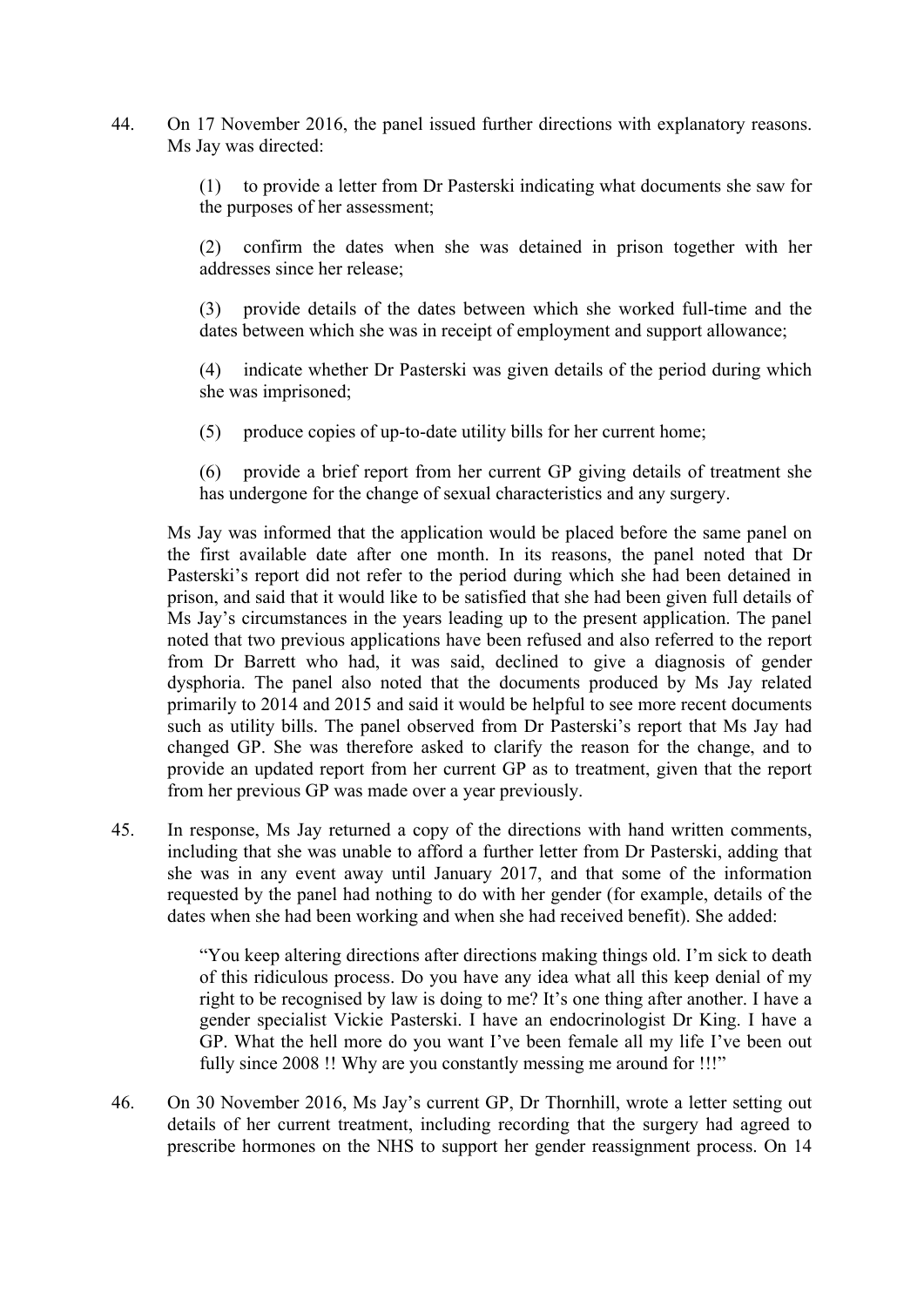December 2016, a member of the panel's administrative team wrote to Ms Jay acknowledging receipt of further evidence, presumably the GP's letter.

47. On 16 February 2017, the panel issued further directions requiring Ms Jay to (a) comply with the directions of 17 November 2016, (b) provide her present residential address, and (c) explain handwritten amendments in Dr King's letter dated 5 October 2016. In its reasons for these directions, the panel observed that Ms Jay had refused to comply with the majority of 17 November 2016 directions and stated that her reasons for failing to comply did not justify her refusal. They stated that her reluctance to provide information

> "may be taken by the panel as [Ms Jay] having something to hide. The panel may draw adverse inferences about the circumstances of [Ms Jay] to the extent that she refused to comply with directions, unless you can show valid reasons for being unable to comply."

The panel added that there was confusion and uncertainty about the periods Ms Jay had been in prison, in work and where she had lived. It was observed that Dr Pasterski had now returned to this country and that Ms Jay should now be able to obtain the supplemental information requested from the doctor. The panel stated:

"The panel finds that it cannot entirely rely on all the evidence of [Ms Jay], which places doubt in the panel's mind about what can and cannot be accepted. Evidence has been produced with deletions and editing which has not been explained. There have been a number of inconsistencies in her evidence which have not been adequately explained. The evidence she has provided has often been vague and unclear. The panel has at times found [Ms Jay] evasive in her response to directions …."

Ms Jay was warned in the directions that the application would be put before the same panel on the first available date after one month and that her application might be refused if she had not complied with the directions by that time.

48. Ms Jay replied to these directions in an undated letter, vociferously complaining about the panel's conduct, describing it as "pathetic" and "a total disgrace", objecting strongly to the assertion that she had something to hide, and asserting inter alia that she had complied with relevant directions, that her address had nothing to do with her application, and that she had made amendments to Dr King's letter to avoid confusion. In supplemental notes, she provided further information about her addresses and the time she had been in custody. At one point in the letter she stated:

> "I wish to have contact details of your legal team please so I can send them a letter of claim and let a judge see how your requests are relevant. If it's not granted this time. Please destroy all my applications as I will not be carrying on with any [sic]."

This prompted the panel to write on 16 March 2017, asking her to make it clear if she was withdrawing her application. On 6 April 2017, Ms Jay re-sent her earlier letter adding that, when she requested that her applications be destroyed, she meant that "if you don't grant it this time then forget it and destroy all paperwork". On 18 May 2017, the panel issued further directions re-issuing the directions of 17 November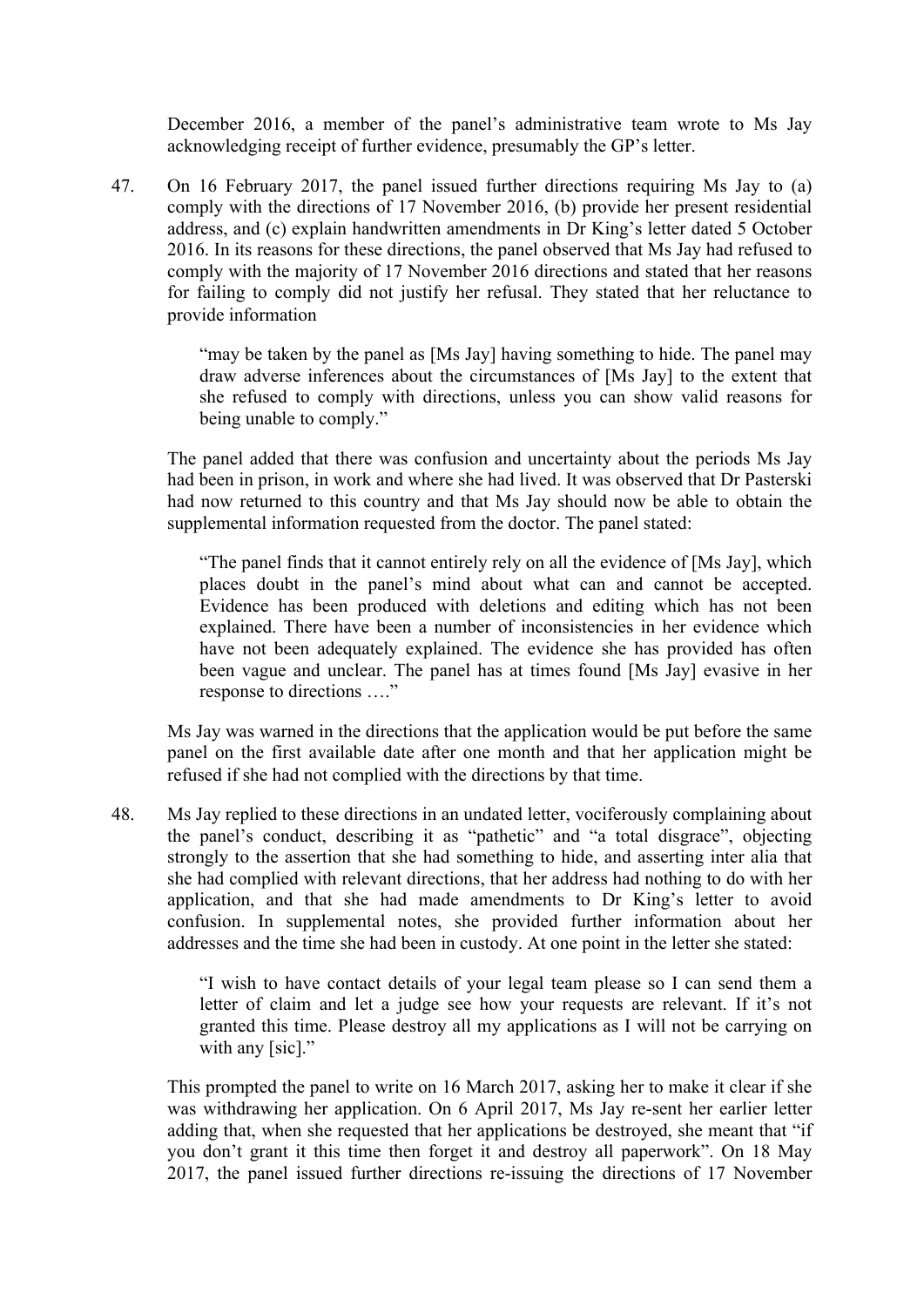2016, stating that the application would be placed before the same panel after one month and that it was likely to be refused if the directions had not been complied with.

- 49. The papers before me include a memo of a telephone call between a member of the panel's administrative team and Ms Jay on 26 June 2017, in the course of which Ms Jay had said she did want to continue with her case and did not want to withdraw, that she "can't work out how to get what the panel wants", that she did not have enough money for another medical report, that she had answered all the panel's other questions, and that she had made amendments to Dr King's letter because he had put in the wrong dose of one of her hormones. The panel did not receive any further written responses to its directions.
- 50. On 8 August 2017, the panel refused Ms Jay's third application for a gender recognition certificate. In its reasons, the panel stated inter alia:

"The main reason was that the panel could not be confident about the evidence provided by Dr Pasterski was reliable [sic]. She appeared not to be aware of significant features about [Ms Jay's] circumstances and recent background. Some of those matters might have influenced the assessment made by Dr Pasterski. The doctor needed to know those circumstances to decide whether the findings of her report … were sound and she stood by them. This is particularly relevant in this case because, in respect of the previous application, Dr Barrett from the Charing Cross Hospital had declined to give a diagnoses [sic] of gender dysphoria and both previous applications had been refused.

Since the directions of 17 November 2016, the only written communication from [Ms Jay] has been a letter dated 6 April 2017 in which she indicates that she was unwilling to comply with the panel's directions.

The panel seeks to respect the privacy and rights of [Ms Jay], as with all applicants. However sufficient evidence has to be produced to satisfy the panel that the requirements of the [GRA] are met. The uncertainty in this case about the reliability of the medical evidence meant that the panel had to ask for further clarification.

The aim of the panel is to assist anyone who is entitled to a gender recognition certificate to achieve that aim to be legally recognised in their acquired gender. Granting directions on six occasions was intended to assist and support [Ms Jay] in her aim of achieving a gender recognition certificate. The evidence provided in respect of the two previous applications could not be ignored when considering the present application, because of the questions raised about a diagnosis of gender dysphoria in respect of the previous applications."

51. I am told that Ms Jay wrote in response to the panel's decision on several occasions, but copies of those letters have not been produced. On 10 November 2017, she was recalled to prison whilst on licence again and at the time of the hearing before me was still in custody. On 20 January 2018, she wrote from prison referring to four previous letters and stating that she wished to appeal against the refusal of her certificate. That letter was sent to the PRFD and forwarded to me. I asked for further information from the panel. On 20 April, I gave directions in the appeal, listing it for an oral hearing on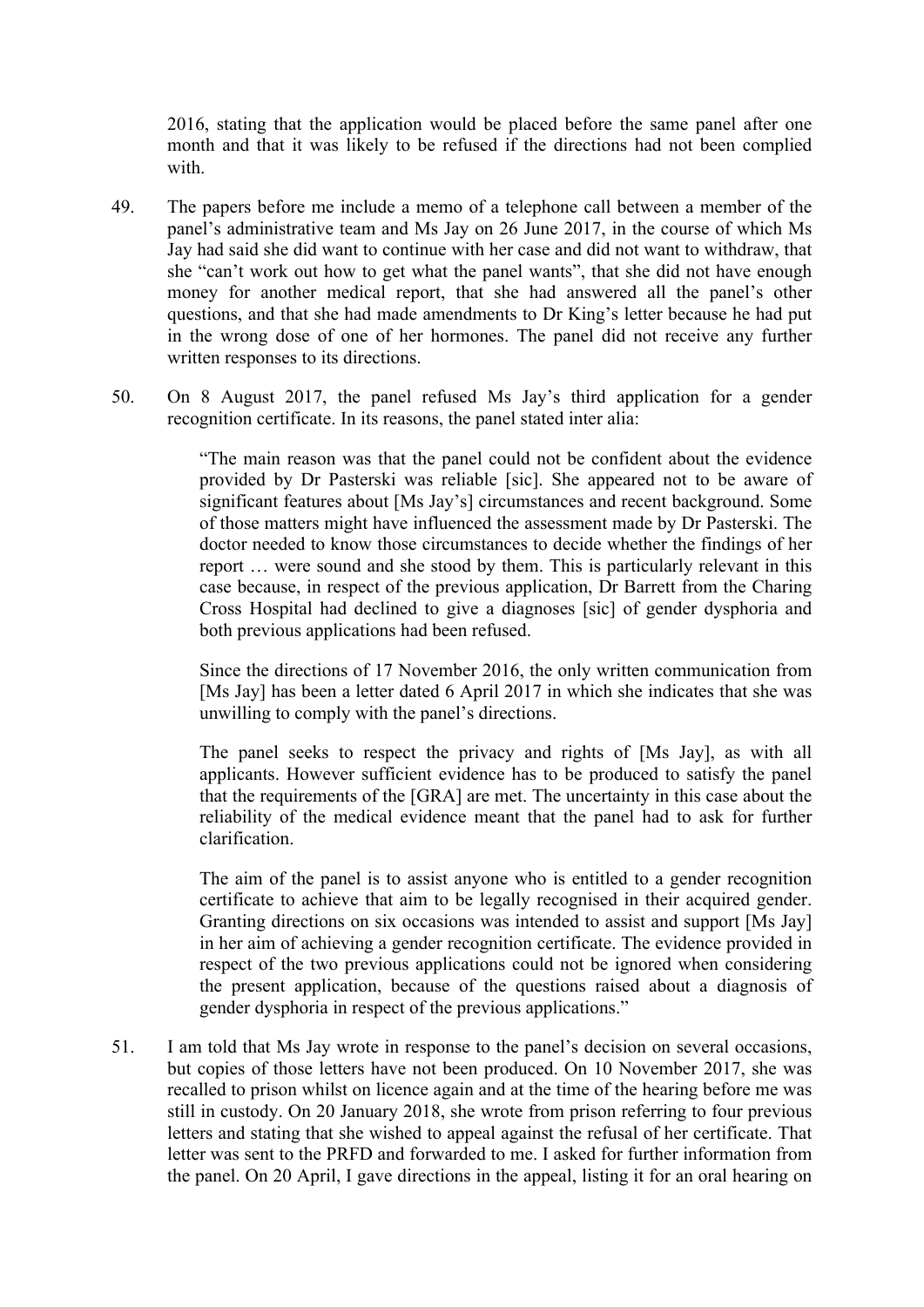27 June, directing service of the papers on the Secretary of State, and making provision for the filing of skeleton arguments.

- 52. Meanwhile, Ms Jay had been referred again by her GP to the Porterbrook Gender Identity Clinic in Sheffield where she was assessed on 4 May 2018 by Dr Madelina Cosmulescu. In a full report to the GP dated 11 May, Dr Cosmulescu set out in some detail Ms Jay's background, including her history of gender identity issues, and expressly referred to her sentence of imprisonment. She noted that her current mental state was more stable, describing her as very insightful into her current condition and willing to engage with the assessment process. She concluded that Ms Jay does reach the diagnostic criteria for both gender dysphoria and transsexualism. In a separate letter of the same date, Dr Cosmulescu set out a detailed hormonal treatment programme for Ms Jay.
- 53. At the hearing on 27 June, Ms Jay was represented by Ms Claire McCann, the Secretary of State by Mr Brendan McGurk. At the conclusion of the hearing, I gave directions for further written submissions to be filed on a point which had emerged during the course of the argument, and reserved judgment. Supplemental written submissions were duly filed

## **Grounds of appeal**

- 54. In her clear and comprehensive written submissions, Ms McCann put forward three grounds of appeal.
- 55. The first ground is that the panel had failed properly to apply the statutory criteria under ss.1 to 3 of the GRA. It appears that the panel made a decision by reference to whether or not Ms Jay had complied with earlier directions, rather than by a proper consideration and application of the statutory criteria. Moreover, and in any event, by the time of the panel's refusal decision on 8 August 2017, Ms Jay had materially complied with the panel's directions.
- 56. The second ground of appeal is that, in reaching its decision, the panel had regard to irrelevant and/or incorrect factors. Ms McCann identified three particular such factors. First, the panel relied on its conclusion that Dr Pasterski was "not aware of significant features" about Ms Jay's circumstances and recent background, leading it to doubt the reliability of the medical evidence. The features identified by the panel as being matters of which the doctor was unaware were, in particular, the fact that Ms Jay had been in prison and the periods of her employment. In fact, Dr Pasterski was aware of both of those matters. Secondly, the panel relied on its conclusion that Dr Barrett had declined to give a diagnosis of gender dysphoria in an earlier report provided to the panel in relation to the first application. It is contended on behalf of the appellant that the panel ought not to have relied on this report, given that it dated back to July 2014, over three years prior to the decision in August 2017, and furthermore that Dr Barrett had not been instructed for the purposes of an application for a gender recognition certificate, nor indeed to consider a diagnosis of gender dysphoria, but rather in respect of a potential claim for damages. Thirdly, the panel had wrongly asserted in giving its reasons for refusing the application that since its directions of 17 November 2016, the only written communication from Ms Jay had been a letter dated 6 April 2017.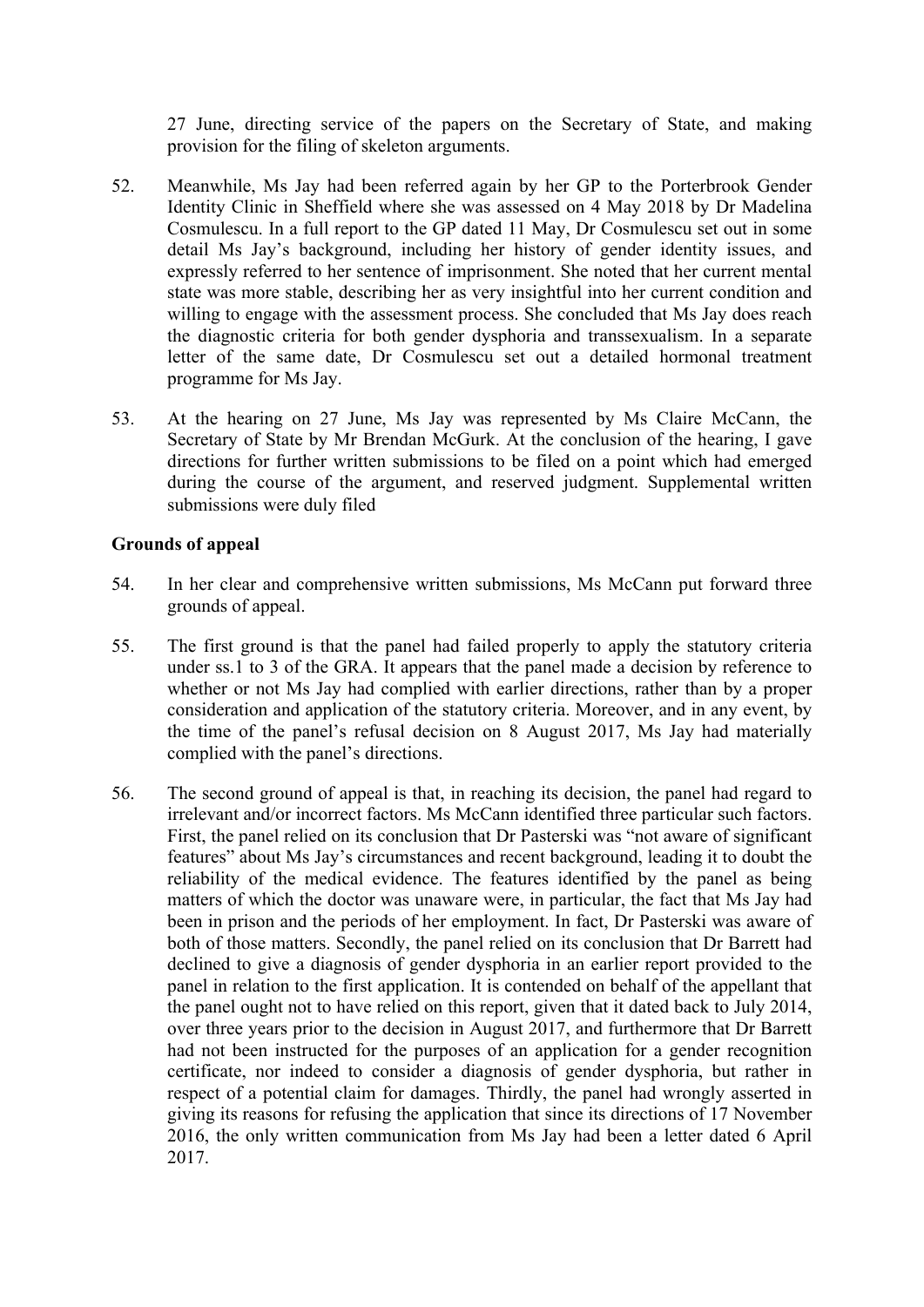- 57. The third ground of appeal is that the process which Ms Jay has been required to adhere to by the panel from the date of her first application in May 2014 to its final decision on 8 August 2017 has violated Ms Jay's right to respect for private life under article 8 of ECHR and/or has interfered with such right in a discriminatory manner by reference to her status as a prisoner, contrary to article 14.
- 58. If the appeal is successful on all or any of the grounds, Ms Jay asks this court to issue the gender recognition certificate, as permitted by  $s.\frac{8(3)}{a}$ . In the alternative, she asked the court to allow her appeal and refer the matter to another panel for reconsideration, pursuant to s.8(3)(b).
- 59. At the start of the hearing, Mr McGurk stated that the Secretary of State was neutral as to the merits of the appeal but submitted that, in the event the court concluded that the appeal should be allowed, the appropriate course would be to remit the matter to the same or another panel. He suggested that, given the concession on behalf of the appellant that there had been material rather than full compliance with the panel's directions, this court might be nervous about granting a certificate itself without allowing the panel, or another panel, to reconsider the application. At that point, therefore, it seemed that the Secretary of State's role at the hearing would be limited. In the event, however, Mr McGurk did make some submissions as to the merits as the hearing proceeded and in addition, at my request, addressed at some length in further written submissions a supplemental point which arose in the course of the hearing.

# **Ground (1) - failure properly to apply the statutory criteria under s.1 – 3 GRA**

- 60. A central feature of all of the submissions advanced on Ms Jay's behalf by Ms McCann is that the GRA is a statue designed to facilitate gender recognition. To that end, the statutory regime is permissive rather than restrictive. If the applicant satisfies the statutory criteria in s.2(1), the panel must issue a certificate. This is reflected in statistics produced by Ms McCann demonstrating that fewer than 5% of applications to the panel are refused.
- 61. Ms McCann submitted that the evidential requirements in s.3 are ancillary to the statutory criteria in s.2. The evidence required must be probative of, and assist with the determination of, the application for a gender recognition certificate under s.2(1). In other words, the evidence must help with the questions of whether the applicant (a) has gender dysphoria, (b) has lived in the acquired gender throughout the period two years ending with the date of the application, (c) intends to continue to live in the acquired gender until death, and (d) otherwise complies with the evidential requirements under s.3. Any directions made by the panel in relation to such evidential requirements must not be elevated to a status which tends either to (a) sideline or undermine the statutory criteria for determining whether the applicant is entitled to a certificate, and/or (b) frustrate the process by which the applicant seeks to secure legal recognition for their "acquired" gender. Ms McCann acknowledged that  $s.3(6)(c)$ , which obliges the applicant to include "any other information or evidence which the panel which is to determine the application may require", is drafted in broad terms, but she submitted that, given that the purpose of the GRA was to address the finding of the European Court in *Goodwin,* it should be interpreted restrictively as meaning information which the panel requires to facilitate the application. She added that the terms of the President's Guidance No.1 are consistent with such an interpretation.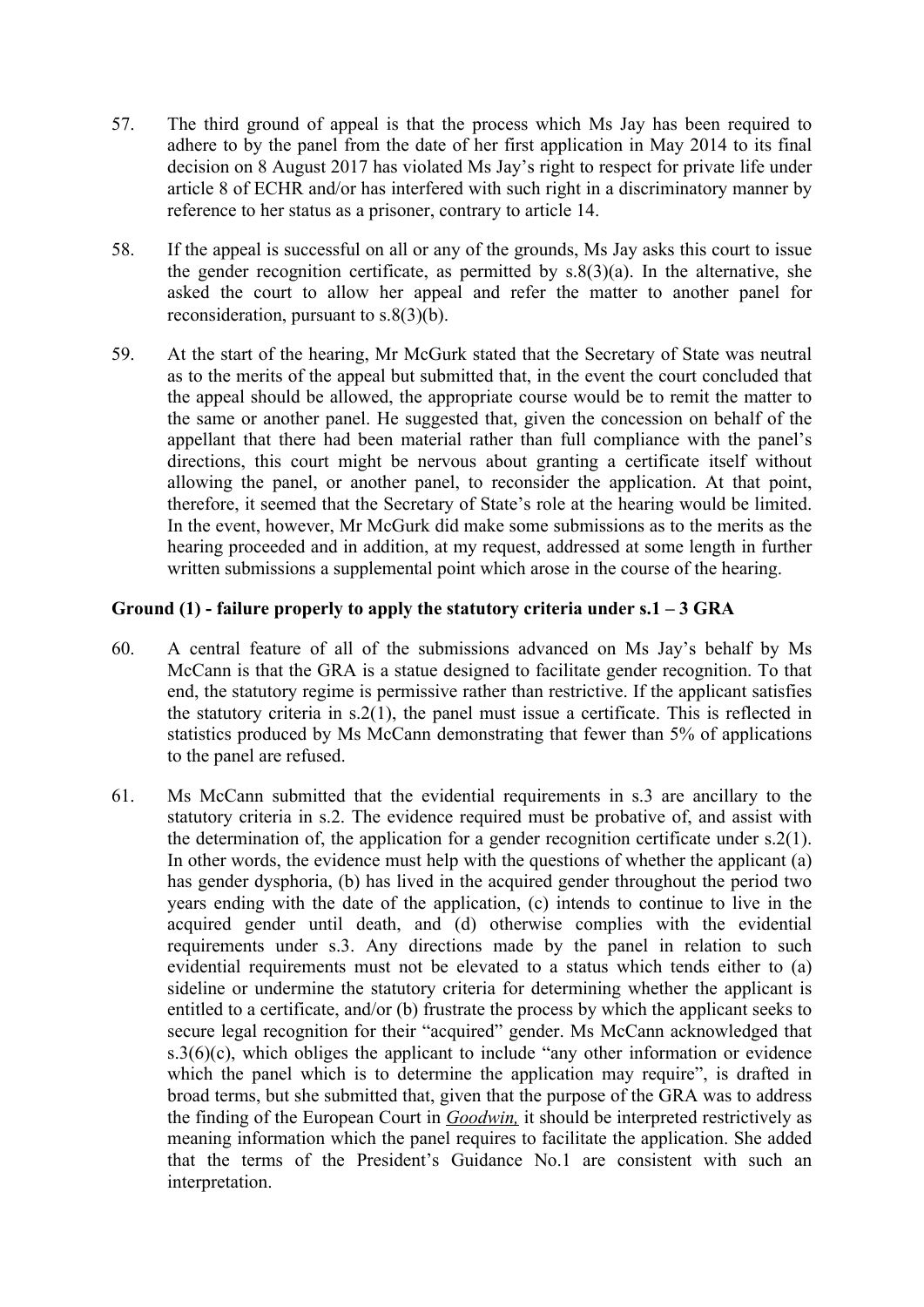- 62. In this case, as described in the summary of facts above, initial directions were given in respect of the third application on 17 November 2016, and thereafter further directions were given on several other occasions in which the panel complained about Ms Jay's failure to comply with the original directions. In its refusal decision of 8 August 2017, the panel asserted (without giving full explanation) that the statutory criteria for granting a certificate had not been met, and then stated that Ms Jay had been advised that her application "would be refused" if the earlier directions were not complied with. In addition, the panel wrongly asserted that Ms Jay had only sent one further written communication after the directions of 17 November.
- 63. Ms McCann submitted that, in fact, Ms Jay had substantially complied with the panel's directions of 17 November. In directions 2 and 3, the panel had asked for the dates of her detention in prison, her employment history and her present residential address. Ms Jay had supplied that information in her undated letter sent in response to the directions issued on 16 February 2017. In direction 4, the panel had wanted to be satisfied that Dr Pasterski had been made aware of Ms Jay's detention in prison. Ms Jay had subsequently confirmed in writing that the doctor had been given those details. Ms Jay had also provided copies of up-to-date utility bills and a brief report from Dr Thornhill giving details of her treatment, as required by directions 5 and 6. The only direction which Ms Jay had not complied with was direction 1, which required her to provide a letter from Dr Pasterski indicating what documents she saw for the purposes of her assessment. In her response to the directions, Ms Jay had stated that she was unable to afford another letter from the doctor, who was in any event in the United States until January 2017. In its directions dated 16 February 2017, the panel had stated that it was presumed that Dr Pasterski had now returned and could be contacted by Ms Jay. The panel did not address the question as to cost, nor did it consider whether the substantial compliance by Ms Jay with the other directions obviated the need for a further letter from Dr Pasterski.
- 64. Ms McCann submitted that the panel was diverted by its focus on the issue of Ms Jay's perceived reluctance to comply with its directions and failed properly to demonstrate how, or indeed consider whether, the statutory criteria had been satisfied. Its overemphasis on the issue of compliance with directions frustrated the statutory process by which the applicant was entitled to secure legal recognition of her acquired gender. In particular, the panel had evidence from four medical practitioners supporting the diagnosis of gender dysphoria – Dr Pasterski, Dr King, Dr Thornhill and Prof Nimmagadda – but failed to explain why they concluded that evidence was insufficient to satisfy the statutory criteria.
- 65. As for the second criterion in s.2(1)(b), Ms McCann submitted that, by August 2017, the panel had a wealth of evidence of Ms Jay's ability to demonstrate that she had lived in the acquired gender for over two years prior to the application and in fact going back to 2013. By way of example, she draws attention to the deed poll executed in December 2013, a legal aid certificate granted in May 2014, correspondence from HMRC dated the same month, prisoner account statements, court documents, correspondence from the probation service, utility bills, her passport, driving licence, her cheque-book, and other miscellaneous correspondence. With regard to the third criterion in  $s \cdot 2(1)(c)$ , the panel was provided with the statutory declaration executed in September 2016 which complied fully with its requirements. In addition, the panel was aware of Ms Jay's treatment and therapy history and also her attempts at surgery,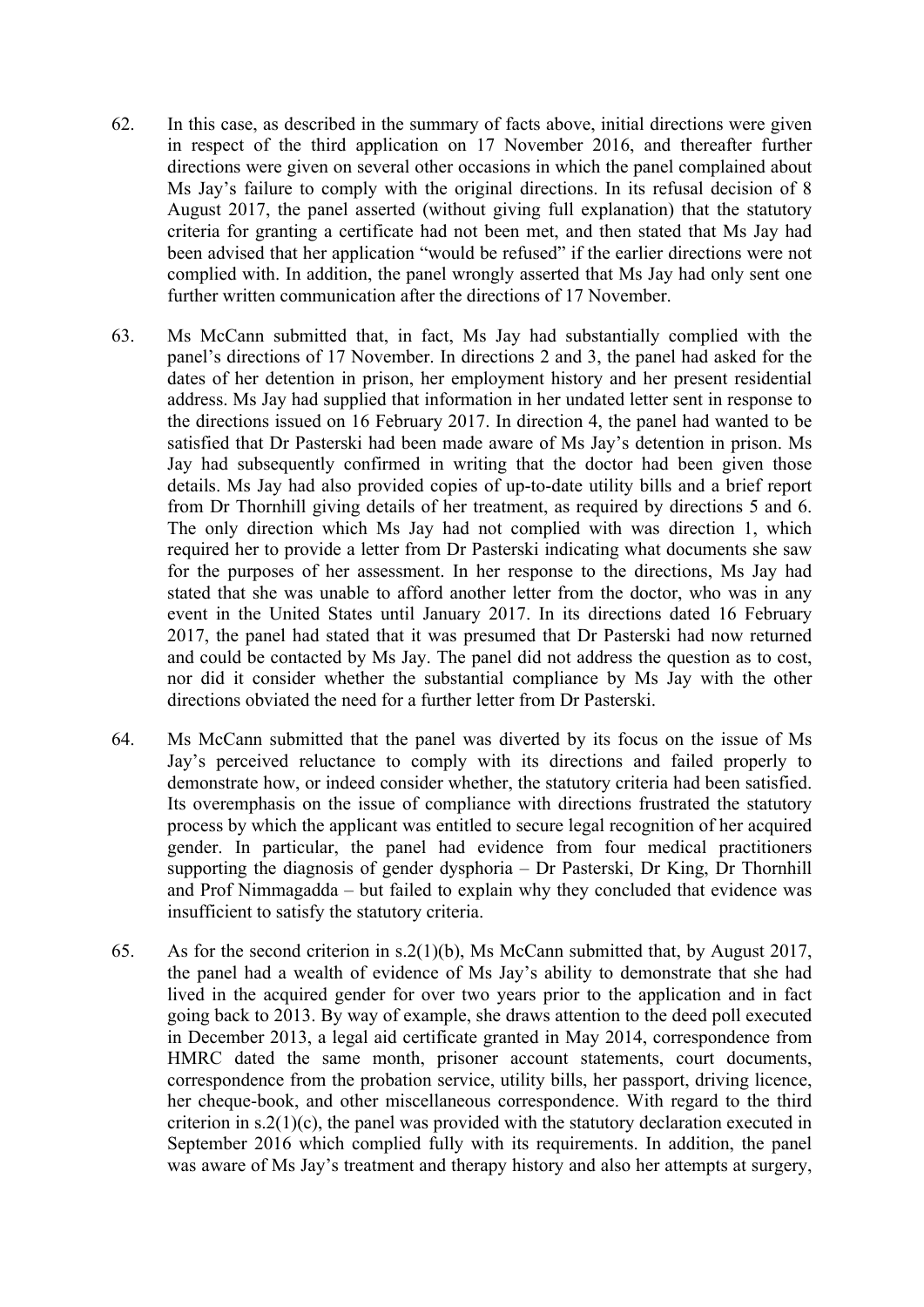summarising Dr King's report, which were plainly consistent with an irreversible wish to eradicate the features of her old gender. Ms McCann submitted that the panel failed to stand back to consider whether in all the circumstances the statutory criteria under s.2(1) were satisfied.

### **Ground (2) - irrelevant and/or incorrect factors**

- 66. Ms McCann's submissions under the second ground focus on two sets of factors, the first concerning Dr Pasterski, the second Dr Barrett.
- 67. With regard to Dr Pasterski, Ms McCann noted that the panel had concluded that she "appeared not to be aware of significant features about Ms Jay's circumstances and recent background", which led the panel to doubt the reliability of her report. Ms McCann submits that the panel failed to set out in its decision or its reasons what precisely it considered those "significant features" to be, nor how they might be relevant to whether or not the report was reliable. Ms McCann inferred from earlier directions that the material issue for the panel about the report was whether or not Dr Pasterski was aware of Ms Jay's detention in prison, and her current and past employment history. But the panel failed to record that Ms Jay had subsequently confirmed that she had told Dr Pasterski about the period she had been in prison, as set out in her handwritten responses to the directions. Furthermore, although there is no reference to Ms Jay's employment history in Dr Pasterski's report addressed to the panel, it is considered in her letter addressed to M's GP Dr Thornhill dated the same day which was also supplied to the panel.
- 68. As a result, Ms McCann submitted that the panel had regard to an irrelevant and/or incorrect consideration in concluding that the doctor was unaware of Ms Jay's recent circumstances. She submitted that this vitiates its refusal decision, particularly having regard to Dr Pasterski's diagnosis of gender dysphoria which was consistent with other evidence, including the letter from Ms Jay's GP and the report from Prof Nimmagadda.
- 69. With regard to Dr Barrett, Ms McCann submitted that, in attaching significant weight to his report, the panel had regard to an irrelevant factor and/or that it was irrational and/or perverse for the panel to place emphasis on the report, for the following reasons. First, his report was prepared in July 2014 in connection with an earlier application and, by the time of the panel's decision on the third application, it was plainly stale. Secondly, his report was not obtained for the purpose of a diagnosis of gender dysphoria but, rather, for the potential claim for psychiatric injury following assaults in prison. Thirdly, Ms McCann submits that Dr Barrett did not in fact decline to make a diagnosis of gender dysphoria. He was not requested to make such a diagnosis. Furthermore, a close analysis of his report (as illustrated by the passage quoted above) shows that, in fact, he made a conditional diagnosis of gender dysphoria, contingent on "collateral corroboration". Ms McCann submitted that the doubts identified by Dr Barrett in his report three years prior to the August 2017 refusal decision had been dispelled by the subsequent evidence of other clinicians who reached a clear diagnosis of gender dysphoria, as result of which Ms Jay has received extensive clinical treatment.
- 70. In addition, under ground (2), Ms McCann relied on the panel's erroneous assertion that Ms Jay had only provided one written communication after the directions of 17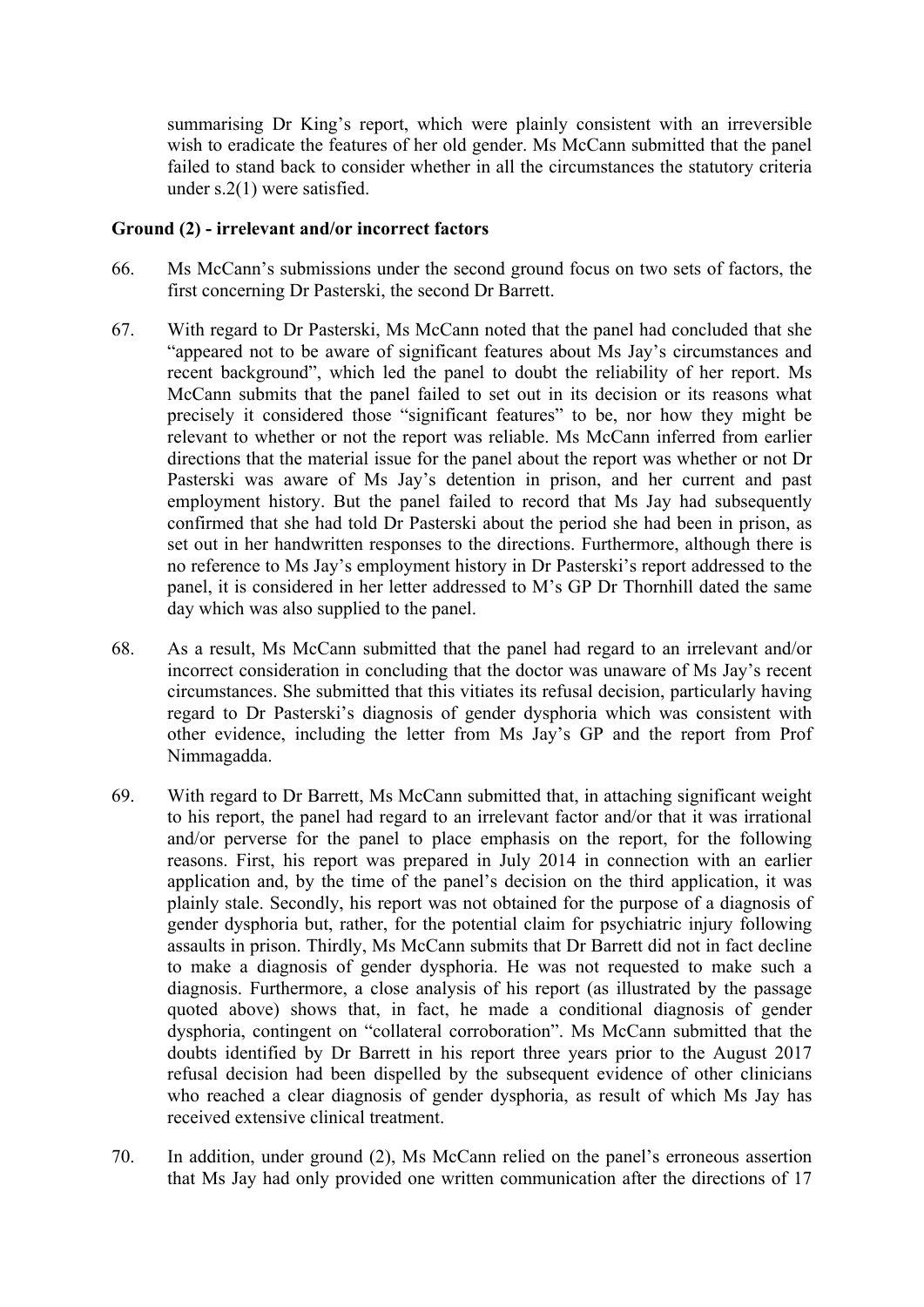November 2016, the letter dated 6 April 2017. In fact, as Mr McGurk accepted during the hearing, there had been two further written communications from Ms Jay to the panel, each incorporating a number of other documents.

### **Ground (3) - violastion of articles 8 and/or 14 ECHR**

71. In support of the third ground of appeal, Ms McCann first cited the well-known passage in the decision of the European Court of Human Rights in *Van Kück v Germany* (2003) 37 EHRR 51 at paragraphs 69 to 70:

> "69. As the Court has had previous occasion to remark, the concept of 'private life' is a broad term not susceptible to exhaustive definition. It covers the physical and psychological integrity of a person. It can sometimes embrace aspects of an individual's physical and social identity. Elements such as, for example, gender identification, name and sexual orientation and sexual life fall within the personal sphere protected by article 8. Article 8 also protects the right to personal development and the right to establish and develop relationships with other human beings and the outside world. Likewise, the Court has held that though no previous case has established as such any right to self-determination as being contained in article 8, the notion of personal autonomy is an important principle underlying the interpretation of its guarantees. Moreover, the very essence of the Convention being respect for human dignity and human freedom, protection is given to the right of transsexuals to personal development and to physical and moral security.

> 70. The Court further reiterates that while the essential object of article 8 is to protect the individual against arbitrary interference by the public authorities, it does not merely compel the State to abstain from such interference: in addition to this negative undertaking, there may be positive obligations inherent in an effective respect for private or family life…."

72. In addition, Ms McCann cited the observation of Laws LJ in *R(Wood) v Commissioner of Police for the Metropolis* [2009] EWCA Civ 414 [2010] 1 WLR 123 at paragraph 21-22:

> "21. The notion of the personal autonomy of every individual marches with the presumption of liberty enjoyed in a free polity: a presumption which consists in the principle that every interference with the freedom of the individual stands in need of objective justification. Applied to the myriad instances recognised in the article 8 jurisprudence, this presumption means that, subject to the qualifications I shall shortly describe, an individual's personal autonomy makes him – should make him – master of all those facts about his own identity, such as his name, health, sexuality, ethnicity, his own image, of which the cases speak; and also of the 'zone of interaction' (the *Von Hannover* case 40 EHRR 1, para 50) between himself and others. He is the presumed owner of these aspects of his own self; his control of them can only be loosened, abrogated, if the state shows an objective justification for doing so.

> 22. This cluster of values, summarised as the personal autonomy of every individual and taking concrete form as a presumption against interference with the individual's liberty, is a defining characteristic of a free society. We therefore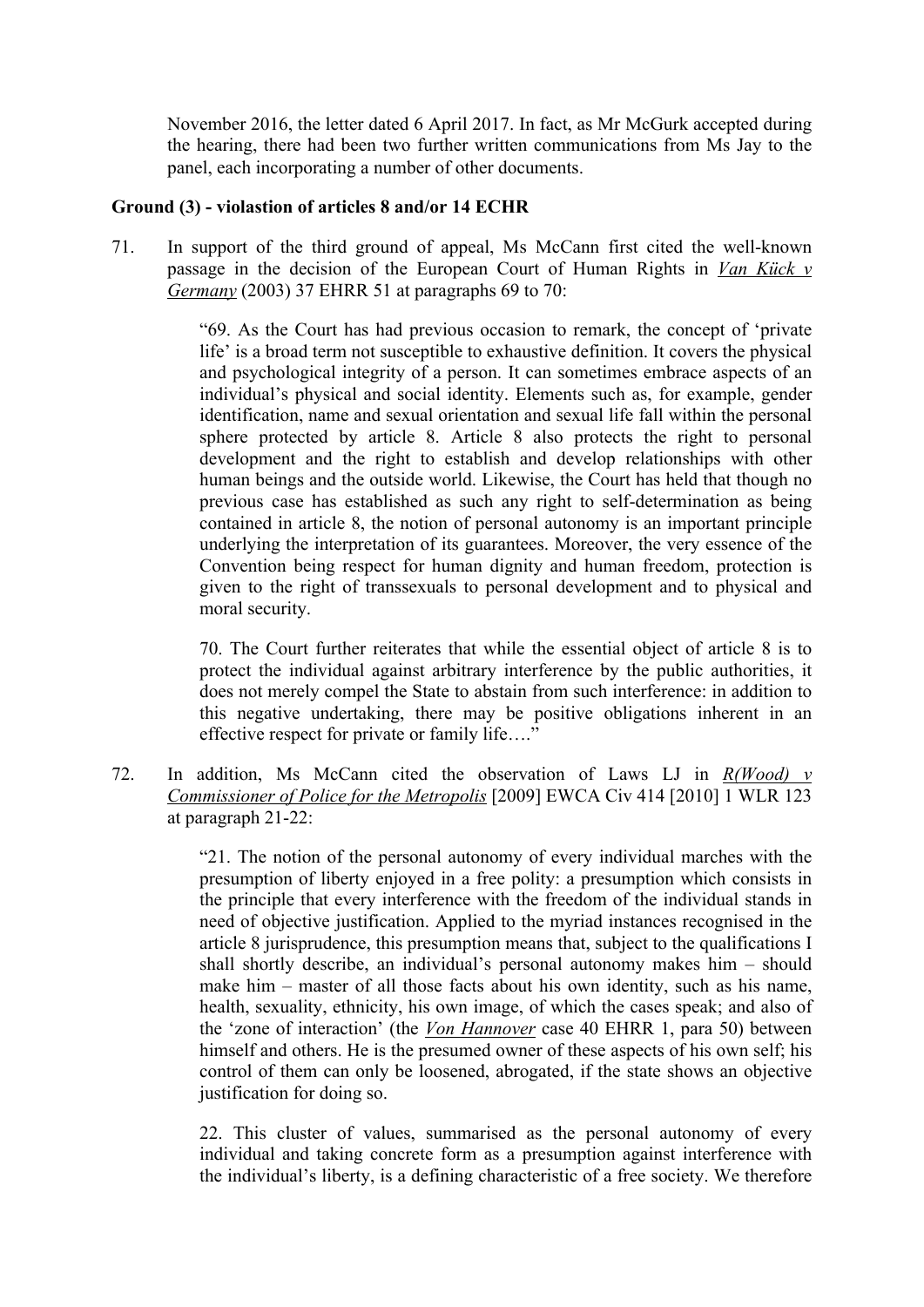need to preserve it even in little cases. At the same time it is important that this core right protected by article 8, however protean, should not be read so widely that its claims become unreal and unreasonable. For this purpose I think there are three safeguards, or qualifications. First, the alleged threat or assault to the individual's personal autonomy must (if article 8 is to be engaged) attain 'a certain level of seriousness'. Secondly, the touchstone for article 8(1)'s engagement is whether the claimant enjoys on the facts a 'reasonable expectation of privacy' (in any of the senses of privacy accepted in the cases). Absent such an expectation, there is no relevant interference with personal autonomy. Thirdly, the breadth of article 8(1) may in many instances be greatly curtailed by the scope of the justifications available to the state pursuant to article 8(2)…."

73. Relying on these observations, and other authorities, Ms McCann submits that the State is under a positive duty to adopt measures that secure a trans person's right to have relationships with others and develop as an individual without restraint or interference. She submits that, where a person's gender identity is not recognised or is undermined, that constitutes a very grave interference with her article 8 rights, because, in the words of Baroness Hale of Richmond in *R (C) v Secretary of State for Work and Pensions* [2017] UKSC 72, [2017] 1 WLR 4127 at paragraph 31:

> "it goes to the heart of how [she], and others in her situation, relate to the world and the world relates to them."

- 74. It is for the court to determine whether or not the article 8 rights have been breached, whether the public authority's interference with the exercise of the rights is, in the words of article 8(2), in accordance with the law and necessary in a democratic society. The four questions to be addressed, as identified by Lord Bingham of Cornhill in *Huang v Secretary of State for the Home Department* [2007] UKHL 11, [2007] 2 AC 167, and reiterated by Lord Wilson in *R (Aguilar Quila) and Anor v Secretary of State for the Home Department (AIRE Centre and others intervening)* [2011] UKSC 45 [2012] 1 AC 621, are:
	- (1) Is there an objective which is sufficiently important to justify limiting a fundamental right?
	- (2) Are the measures which have been designed to meet the objective rationally connected to it?
	- (3) Are they no more than are necessary to accomplish that objective?
	- (4) Do they strike a fair balance between the rights of the individual and the interests of the community?

### 75. Article 14 of ECHR provides:

"The enjoyment of the rights and freedoms set forth in this Convention shall be secured without discrimination on any ground such as sex, race, colour, language, religion, political or other opinion, national or social origin, association with a national minority, property, birth or other status."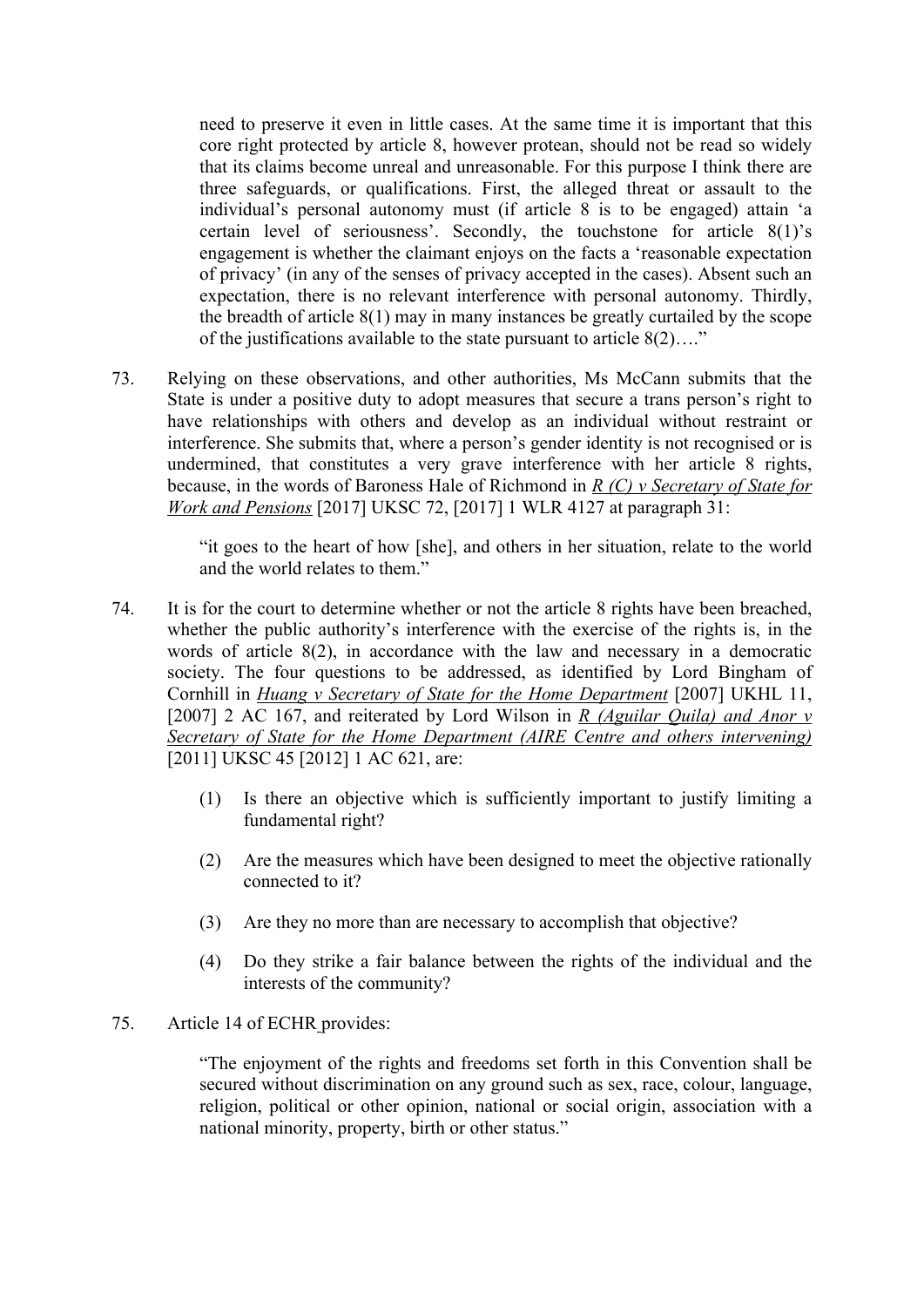- 76. Ms McCann submitted that being a convicted prisoner is a "status" for the purposes of article 14, and that the article required not merely that like cases are treated alike but also that unlike cases may need to be treated differently so that material differences should be reflected in policy or procedures requiring more favourable treatment of those whose circumstances justify a departure from the general rule: *Thlimmenos v Greece* (2000) 31 EHRR 411.
- 77. It was contended on behalf of Ms Jay that the evidential requirements under s.3 of GRA and the process adopted by the panel, including requirements imposed by the panel under s.3(6)(c) and any case management directions made by the panel, must not be so exacting or onerous as to lead to an unjustified intrusion into an applicant's right to respect for private life under article 8 and/or any discriminatory interference with the enjoyment of that right contrary to articles 8 and 14. Ms McCann submitted that the documents filed by Ms Jay in the course of her three applications demonstrate that she was finding it extremely difficult to comply with the directions, in large part because she was detained in prison. Furthermore, the panel's emphasis on the need for compliance with its directions meant that the process by which Ms Jay sought legal recognition for her acquired gender has been frustrated. The administrative and judicial regime for conferring legal recognition was made especially difficult for her, as a result of her detention in prison. It follows that she was discriminated against, on the grounds of her status as a prisoner, in her enjoyment of her article 8 rights. The consequence of the panel's refusal of her application has been that Ms Jay has been forced to continue to live in the intermediate zone identified by the European Court in *Goodwin* at paragraph 90 (supra).
- 78. Ms McCann submitted that the issue for this court is whether breach of Ms Jay's article 8 rights caused by the refusal decision was justified, applying the four questions identified in the *Aguilar Quila* case.
- 79. With regard to the first question whether there is an objective which is sufficiently important to justify limiting a fundamental right  $-$  it is accepted on behalf of the appellant that the statutory purpose of ensuring that applications for gender recognition certificates are granted only to genuine applicants is a legitimate objective. It is submitted, however, that the panel's decision fails the three remaining criteria identified in the *Aguilar Quila* case
- 80. First, it is submitted that the measures adopted by the panel were not rationally connected to the legitimate objective because the process was overly formulaic and frustrated the purpose of the statutory regime, which is to create a readily accessible means for people in Ms Jay's position to acquire gender recognition. Secondly, it is submitted that the measures taken by the panel, and in particular, excessive emphasis on the panel's directions, and the overreliance on Dr Barratt's "stale" medical report, were manifestly more than necessary to accomplish its legitimate objective. As set out above, it is Ms McCann's central submission that the statutory regime is permissive, rather than restrictive. In this context, Ms McCann submitted that, before dismissing Ms Jay's third application in circumstances where it apparently had concerns about her credibility, the panel ought to have considered whether holding a hearing under Schedule 1 paragraph 6 of the GRA was necessary in order to determine the application. Thirdly, it is argued on behalf of Ms Jay that the process adopted by the panel and its refusal decision did not strike a fair balance between her rights under article 8 to recognition in law of her acquired gender and the interests of the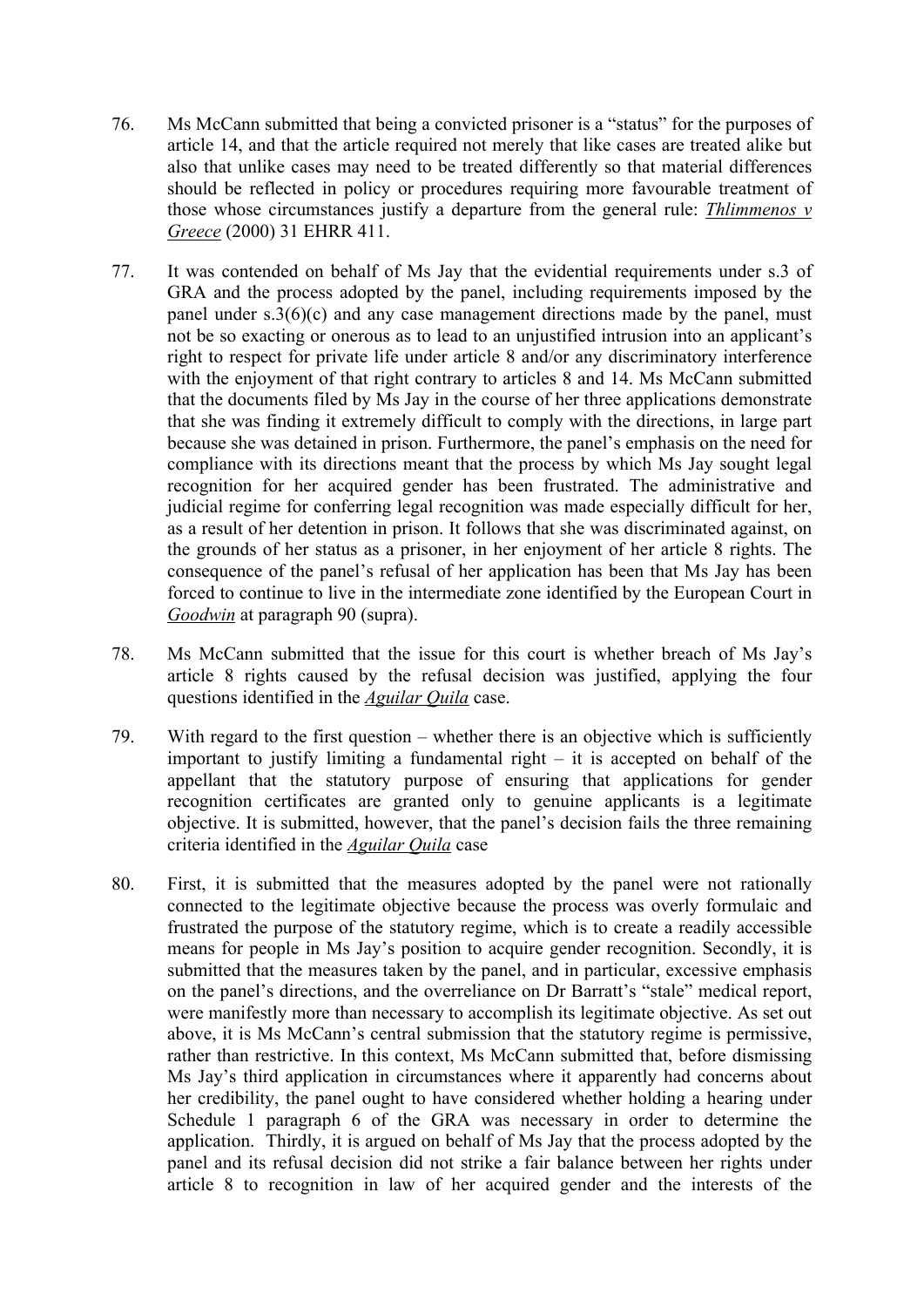community. Given that she was in detention for much of the period during which her application was under consideration, and as a result, as she made clear to the panel on a number of occasions, had difficulty in complying with the requirements imposed under s.3 and in particular the additional requirements imposed by the panel under  $s.3(6)(c)$ , it is contended that the panel should have recognised that its obligations under article 14 to consider whether unlike cases need to be treated differently should have led to a more flexible approach and its adherence to an inflexible approach had the effect that Ms Jay's ability to enjoy her right to respect private life was curtailed in a discriminatory way because of her status as a prisoner.

- 81. Ms McCann therefore submits that the panel's refusal decision was disproportionate, did not meet a pressing social need, and was therefore an unjustified and unlawful infringement of Ms Jay's article 8 rights.
- 82. As set out above, Mr McGurk at the start of the hearing stated that the Secretary of State was neutral as to the merits of the appeal. In the course of his oral submissions, however, he made a number of points which, if accepted, would lead the court to dismiss the appeal. By way of general submissions, he emphasised that all four of the criteria under s.2(1) have to be satisfied before a certificate can be issued; that the purpose of  $s.3(6)(c)$  is to enable the panel to obtain further information to assist in deciding whether the criteria in  $s \cdot 2(1)(a)$  to (c) are satisfied; that it is for the panel to decide what information it requires; and that the panel is a specialist body including a registered medical practitioner and thus fully equipped to evaluate the evidence requirements. On the specific facts of this case, he informed the court that the Secretary of State does not accept that the reports of Dr King and Dr Thornhill provided any effective support to Dr Pasterski; that the panel was fully entitled to require to see the full report of Prof Nimmagadda before considering his diagnosis of gender dysphoria; and that the panel was entitled to conclude that Dr Pasterski did not address the concerns raised by Dr Barratt. He further contended that the panel was entitled to take into account its concerns about the evidence supplied by Ms Jay, including that documents had been altered and that she had failed to identify the information supplied to Dr Pasterski.

### **The supplemental issue**

- 83. In the course of Mr McGurk's submissions, a further issue arose relating to the subsequent report prepared by Dr Cosmulescu of the Porterbrook Clinic. This issue was distilled into the following question: is the power vested in this court by  $s.\frac{8(3)}{a}$ of the GRA sufficient to enable it to allow an appeal and issue a certificate in circumstances where the court concludes (a) either there has been an error of law in that the panel required additional evidence unnecessarily under s.3(6)(c) and/or the panel was wrong in concluding that the appellant had not supplied that information; and (b) it is not possible for the court to say, on the basis of the evidence before the panel, that the s.2(1)(a) to (c) criteria were satisfied; but (c) the court is satisfied that subsequent evidence established that those criteria are satisfied? To address this question, counsel were directed to file supplemental written submissions which were in due course provided by Mr McGurk on 11 July and by Ms McCann on 23 July, although not in fact received by this court until 2 August.
- 84. In his submissions, Mr McGurk asserted that the third part of the question raised an important point of principle not previously determined, namely whether the appellate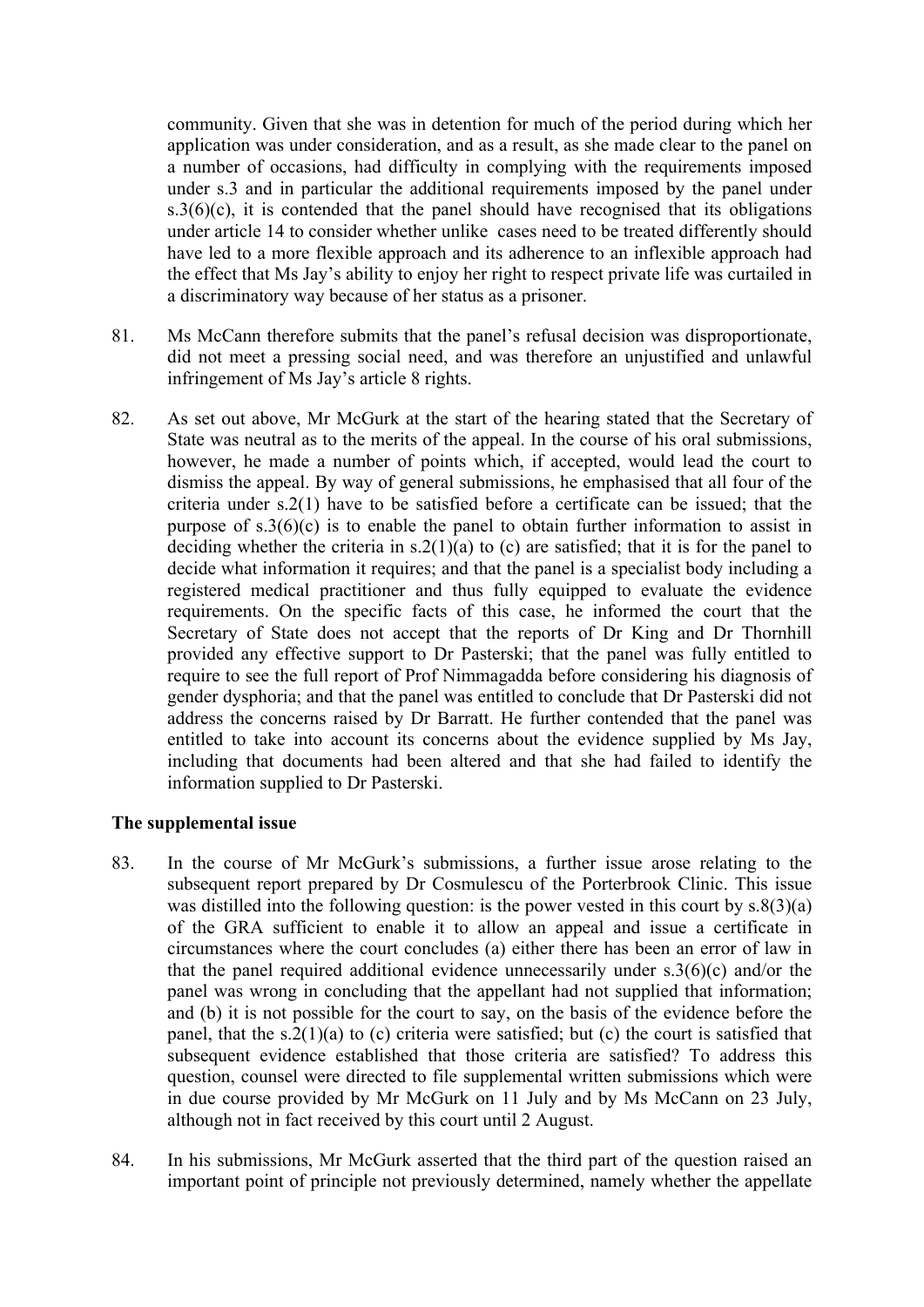court, when allowing an appeal from a panel, can take into account evidence, in particular medical evidence, that was only acquired after the panel reached its decision, in order to determine whether the criteria under s.2(1) are satisfied and that a certificate should be issued under  $s.8(3)(a)$ . The right of an applicant for a certificate to appeal a panel's decision refusing the application is conferred under s.8. This is a statutory right of appeal so that the scope of the jurisdiction conferred on the appellate court is determined exclusively by the statute conferring the right. An appeal can only be made on a point of law (including a finding of fact that was so erroneous that no reasonable panel could have reached that decision) but does not otherwise confer a right on an applicant to challenge findings of fact made by the panel. It would only be if the right of appeal conferred was a full merits appeal that the applicant could ask the court to consider the matter afresh and on all the facts. For this court to exercise a full *de novo* merits-based jurisdiction on all the facts would be unilaterally to broaden the scope of the appeal jurisdiction beyond that which Parliament intended.

- 85. Mr McGurk submits that the circumstances in which this court may issue the certificate applied for when allowing an appeal is confined to those cases where, but for the identified error of law, a certificate would have been granted. If the error of law made by the panel is one where it cannot be said that, but for that error, a certificate would inevitably have been issued, Mr McGurk submits that this court must, when allowing the appeal, refer the matter back to the same or another panel for reconsideration as provided for by s.8(3)(b).
- 86. Mr McGurk submits that the circumstances in which new evidence can be adduced at the appellate stage, either under the Civil Procedure Rules or the Family Procedure Rules, are limited to those established in *Ladd v Marshall* [1954] I WLR 1489, namely where (i) such evidence could not have been obtained with reasonable diligence for use at trial; (ii) the evidence in question would probably have had an important influence on the outcome of the case, and (iii) the evidence is apparently credible. Mr McGurk submits that the difficulty facing Ms Jay is her ability to satisfy the first condition. Although the Porterbrook report was not available in August 2017, Ms Jay was given the opportunity to provide something akin to that evidence, namely the supplemental letter from Dr Pasterski. He submits that, if she was not prepared to produce such a letter, it is difficult for her now to contend that the new evidence satisfies the first *Ladd v Marshall* condition. Furthermore, it is submitted on behalf of the Secretary of State that there are two other matters that constrain the application of *Ladd v Marshall* in the present appeal. First, the court's jurisdiction is constrained by virtue of the fact that it is only dealing with an appeal on a point of law. Secondly, and in the Secretary of State's opinion more fundamentally, it is submitted that the terms of s.8(4) have very considerable bearing on the proper approach to after-acquired evidence. Under that subsection, the applicant is constrained from making a further application for a certificate until six months after the date on which the previous application was rejected. It is submitted that this provision encapsulates a distinction between this case and "ordinary appeals" from decisions of a lower court which are, subject to appeal, final. In this case, the doctrine of *res judicata* does not apply so that it was open to Ms Jay to have filed a fresh application at any point after 8 February 2018 and in doing so could have relied upon the new Porterbrook evidence. It is submitted that the scheme of the GRA envisages that new evidence will be considered on a fresh application by the panel, particularly so where evidence raises medical issues or otherwise engages the panel's expertise as a specialist panel best suited to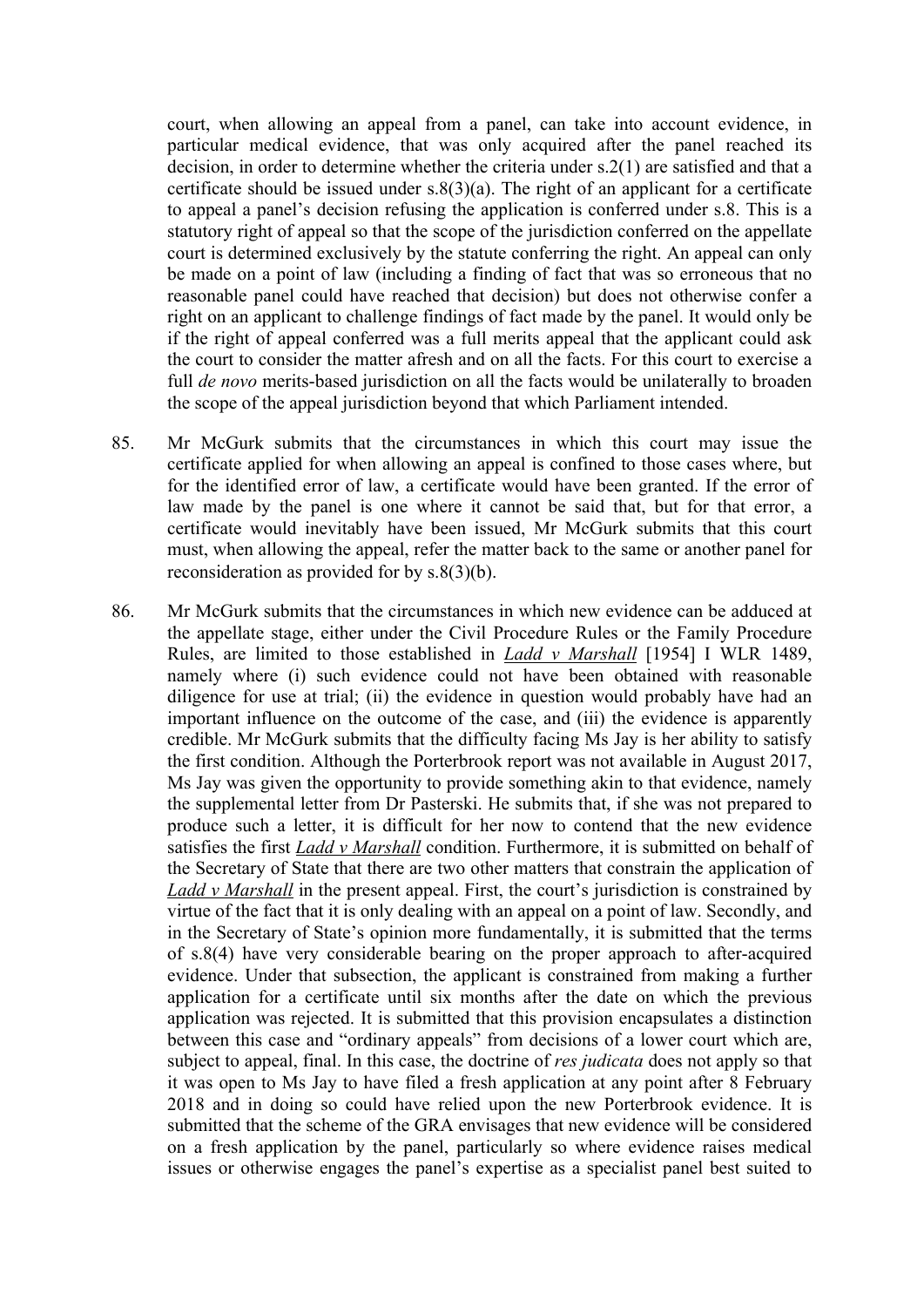determine whether the evidence is sufficient to demonstrate that the applicant has gender dysphoria.

- 87. In summary, the Secretary of State contends that, in cases that satisfy conditions (a) and (b) within the supplemental question posed, the court should either dismiss the appeal (because the error of law was immaterial) or if, notwithstanding that the error of law was not material to the outcome, the court considers that the error affords it remedial jurisdiction within s.8, the court should nevertheless not have regard to the new evidence in order to determine whether the criteria under s.2(1) are satisfied such as to justify the grant of certificate. In cases such as the present appeal where the new evidence is medical evidence which bears on the reasons why the panel was not previously satisfied that the criteria were met, the only appropriate remedy is for the court to remit the matter to a newly constituted panel pursuant to s.8(3)(b).
- 88. In reply, Ms McCann accepts that an appeal under s.8 does not confer a full meritsbased jurisdiction, but contends that, on the question of disposal, the court's powers are not as circumscribed as suggested on behalf of the Secretary of State. She submits that his submissions wrongly conflate the merits issue and the disposal issue. If the Court concludes that the panel's refusal to grant the certificate was obviously wrong, the court can and should consider the evidence, including any new evidence which meets the *Ladd v Marshall* criteria and/or which it is otherwise in the interests of justice to have regard to (including where this is reasonably necessary to safeguard the appellant's fundamental rights and freedoms), and issue the certificate itself. She reminds the court that its jurisdiction under s.8 is, at its very core, concerned with the question of whether the panel has lawfully refused an individual their right to legal recognition of their gender identity. She therefore submits that this court's disposal jurisdiction must necessarily recognise that it has its own duty (as a public body) to safeguard a person's rights under ECHR. Moreover, she submits that this court should be slow to remit the matter back to the panel for reconsideration and should not be timorous in deciding itself to issue a certificate, because any further delay in granting a certificate, where the statutory criteria under s.2(1) are satisfied, constitute a continuing and severe interference with the individual's rights under article 8.
- 89. Ms McCann submits that the *Ladd v Marshall* criteria are satisfied. The letters from the Porterbrook Clinic were only sent on 11 May 2018 so could not, with reasonable diligence, have been obtained at the time of the panel's determination of her application for a certificate. At that point, she was still awaiting her appointment. The evidence from the clinic would plainly have had an important influence on the panel's determination because it more than demonstrates that Ms Jay satisfies the statutory criteria under s.2(1). Furthermore, the evidence is manifestly credible.
- 90. In addition, however, Ms McCann contends that, under s.8(3)(a), this court has a discretion to consider whether or not to grant a certificate afresh and, in doing so, is permitted to have regard to additional evidence which was not before the lower court, not just by application of the principles in *Ladd v Marshall*, but also where it would be in the interests of justice to do so, particularly where a person's fundamental rights and freedoms under ECHR are at stake. Not to have regard to the evidence would be contrary to the interests of justice and would permit a continuing, discriminatory and unjustified interference with Ms Jay's article 8 and/or article 14 rights.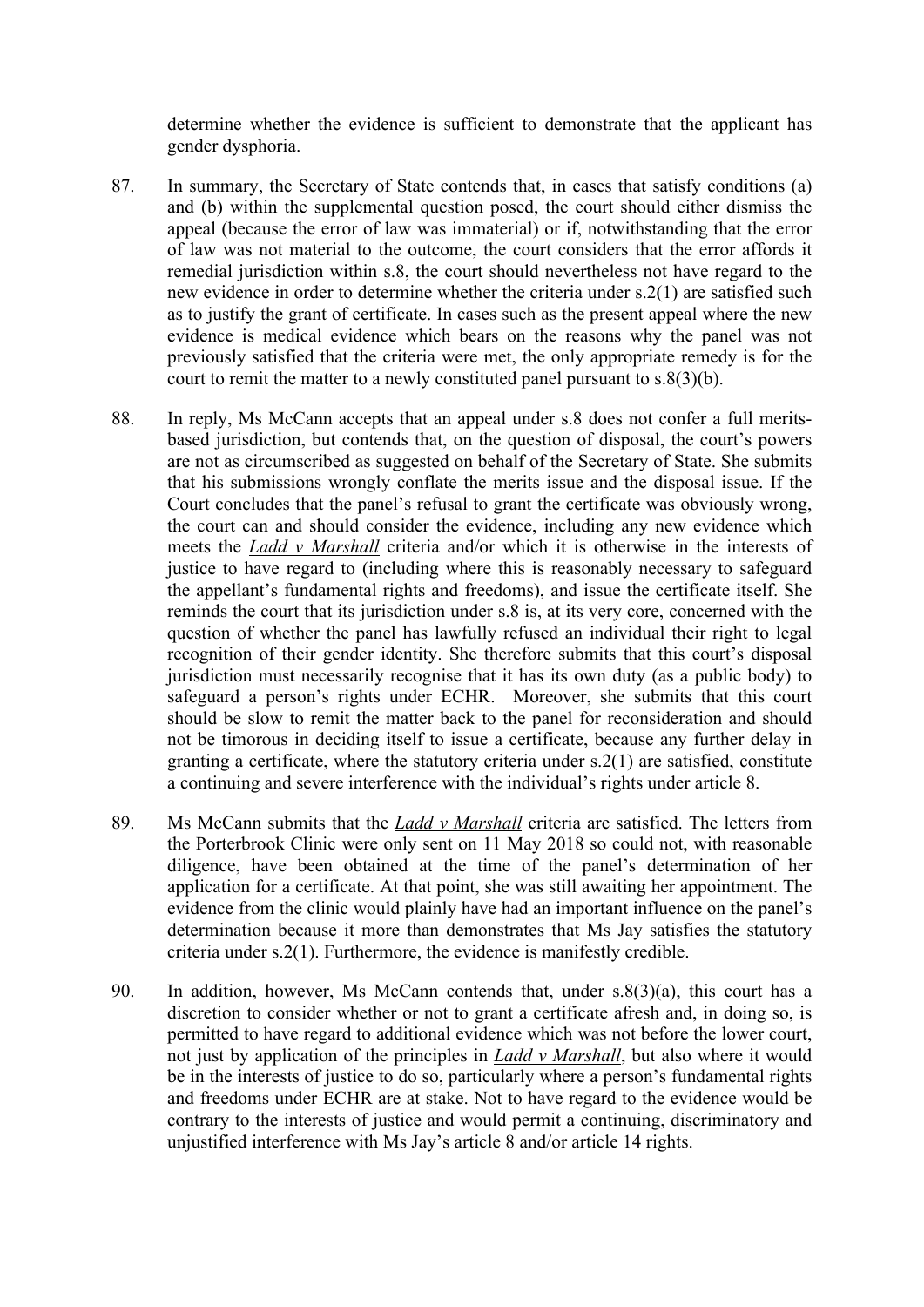91. Ms McCann further submits that the terms of s.8 specifically empower this court, when disposing of an appeal, to step into the panel's shoes and issue a certificate. She contends it is patently wrong for the Secretary of State to assert that the GRA reserves to the panel the task of considering whether the conditions in s.2(1) are satisfied. Such a narrow construction would be contrary to the obligation on the court under s.3 of the Human Rights Act 1998 to read and give effect to legislation in a way which is compatible with Convention rights, since it would oblige this court to disregard compelling evidence which satisfy the statutory criteria and remit the matter to the panel for reconsideration. To take this course would only serve to obstruct and delay the process of conferring legal recognition on an individual's gender identity, which is neither in the interests of justice, nor compatible with article 8. Ms McCann takes issue with the point emphasised by Mr McGurk as to the specialist nature of the panel. As pointed out by the Court of Session in *HW v The Gender Recognition Panel*  [2008] CSIH 26, the panel is not tasked with deciding whether it would have diagnosed an individual with gender dysphoria but with reviewing whether the diagnosis given by the clinician was soundly based. Ms McCann submits that it follows that the medical member of the panel is there to ensure that the meaning and import of sometimes complex medical terminology and analysis is properly understood, not to decide the question of diagnosis afresh. She accepts that, if this court considers that it does not understand the evidence of the Porterbrook Clinic so that it cannot be satisfied that the diagnosis of gender dysphoria is soundly-based, the matter would have to be remitted. She contends, however, that the evidence from the clinic is clear and unassailable so that this court can and ought to have regard to it when allowing this appeal and therefore proceed to issue the certificate.

### **Conclusion**

- 92. I have considerable sympathy for the panel faced with the task of assessing this case which was by no means straightforward. The process of assessing Ms Jay's application was hampered by the fact that she was representing herself, plainly struggled at times to understand the panel's concerns, and on many occasions expressed herself in confusing and intemperate terms. These are problems which many courts and tribunals face when dealing with litigants in person and this court fully understands the difficulties which the panel faced.
- 93. Nevertheless, I have reached the clear conclusion that there is considerable force in Ms McCann's first two grounds of appeal. I agree with Ms McCann's central submission that the GRA is a statue designed to facilitate gender recognition, that the statutory regime is permissive rather than restrictive, and that the evidential requirements are ancillary to the statutory criteria and any directions made by the panel must not be elevated to a status which sideline or undermine the statutory criteria or frustrate the process. I agree with her submission that the panel became overly focused on Ms Jay's failure to comply fully with its directions issued on 17 November 2016 and, when it came to conduct its final analysis on 8 August 2017, failed to stand back and consider all the material that Ms Jay had provided in order to determine whether the statutory criteria under s.2(1) were satisfied. It is correct that Ms Jay failed to comply with the first direction of 17 November 2016 in that she did not provide a letter from Dr Pasterski indicating what documents she saw for the purposes of her assessment. But Ms Jay did comply with the other directions given by the panel. When it came to consider its decision on 8 August, the panel was under a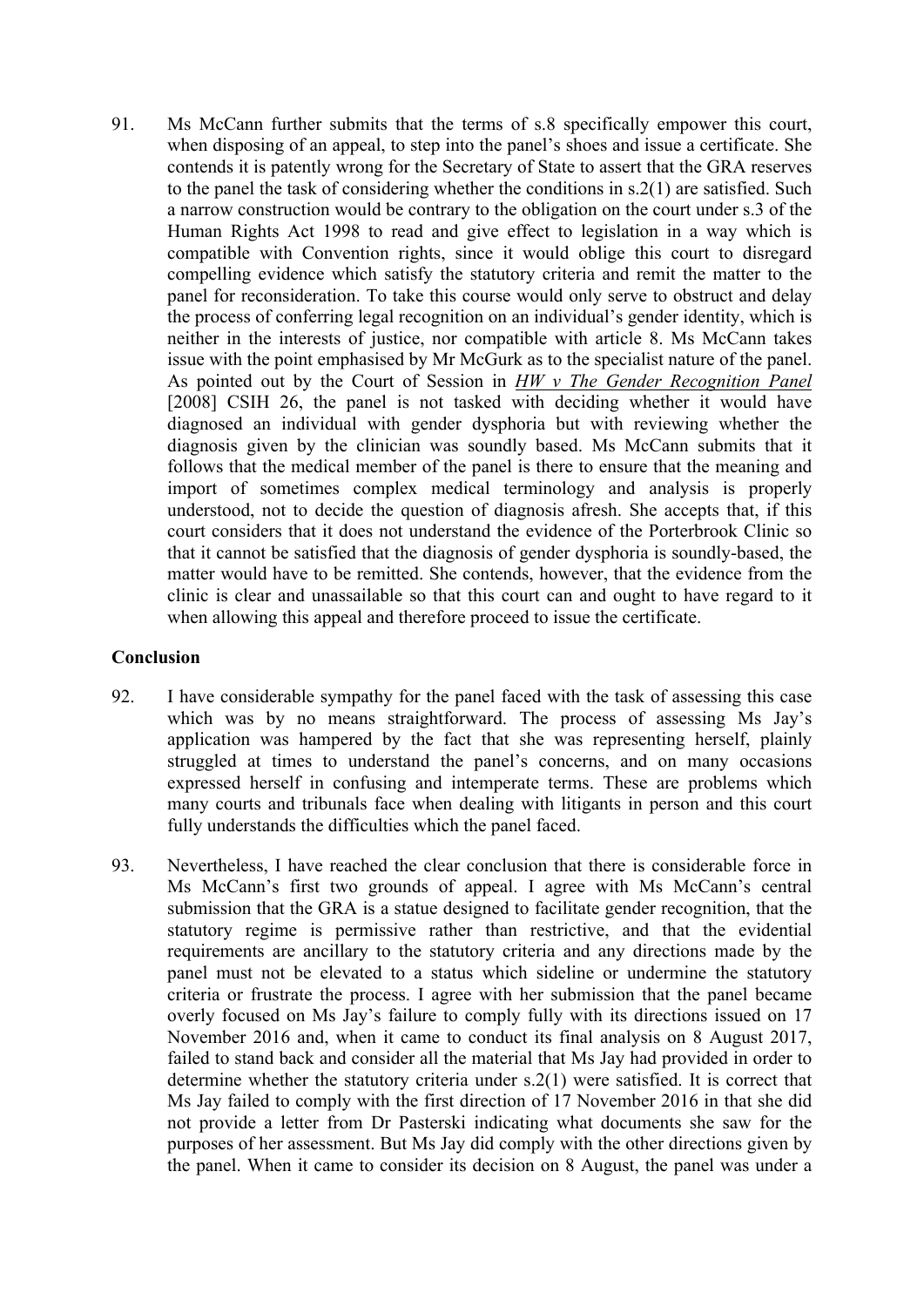duty to have regard to all the evidence and assess whether, notwithstanding Ms Jay's failure to comply with the first direction, the statutory criteria were satisfied. I accept Ms McCann's submission that the panel did not consider whether the substantial compliance by Ms Jay with the other directions obviated the need for a further letter from Dr Pasterski. It is possible that the panel was unaware that Ms Jay had indeed complied with the rest of the directions given on 17 November. The fact that the panel wrongly asserted in its reasons for refusing the application that only one written communication had been received from Ms Jay since the directions were given on 17 November 2016 indicates that the panel was either unaware of, or overlooked, the two other communications provided by Ms Jay which included information submitted in response to those directions. I have some sympathy with the panel on this issue because on at least two occasions the written communications from Ms Jay consisted of returned copies of documents from the panel on which Ms Jay had written comments, sometimes using intemperate language. Nonetheless, the information provided by Ms Jay in those documents was plainly material to her application and ought to have been considered by the panel.

- 94. The two reports provided by Dr Pasterski, taken together, provided a considerable amount of detail about Ms Jay and a full explanation about the basis of the diagnosis of gender dysphoria. I note that this was considerably more information than could have been accommodated on the relevant page on the pro forma application as suggested in paragraph 6 of the President's Guidance No.1. Notwithstanding this, the panel was not satisfied that the reports were sufficient to establish the statutory criteria. They asserted that the doctor "appeared not to be aware of significant features about Ms Jay's circumstances and recent background." I accept Ms McCann's submission that the panel failed to set out in its decision or its reasons what precisely it considered those "significant features" to be, nor how they might be relevant to whether or not the report was reliable. It is true that Dr Pasterski did not refer to the fact that Ms Jay had been in prison. So far as I can see, this is the only significant feature of Ms Jay's circumstances and recent background not referred to in Dr Pasterski's report. The panel asserted in its reasons that Dr Pasterski "needed to know those circumstances to decide whether the findings of her report were sound and she stood by them". But the panel did not ask Dr Pasterski directly to confirm whether she knew about the details of Ms Jay's imprisonment. Instead, in its directions of 17 November, the panel asked Ms Jay to confirm that she had told Dr Pasterski of the periods when she had been in prison. Ms Jay subsequently replied confirming that she had given this information. The panel did not check this point with Dr Pasterski, but instead concluded that she "appeared not to be aware" of it, notwithstanding Ms Jay's assertion that she was.
- 95. The panel evidently held some concerns as to whether Ms Jay's accounts were truthful, witness the reference to "Ms Jay having something to hide" and to the possibility of drawing adverse inferences from her failure to comply with directions. Given that the purpose of the GRA is to facilitate recognition, however, and the evident difficulties that Ms Jay was having complying with directions, in part as a result of her status as a prisoner, it seems to me that the panel ought not to have refused her application without directing a hearing at which Ms Jay could have been given the opportunity to address the panel's concerns and the possible inconsistencies or shortcomings in her evidence. As set out above, Schedule 1 paragraph 6(5) provides that "the panel must determine an application without a hearing unless the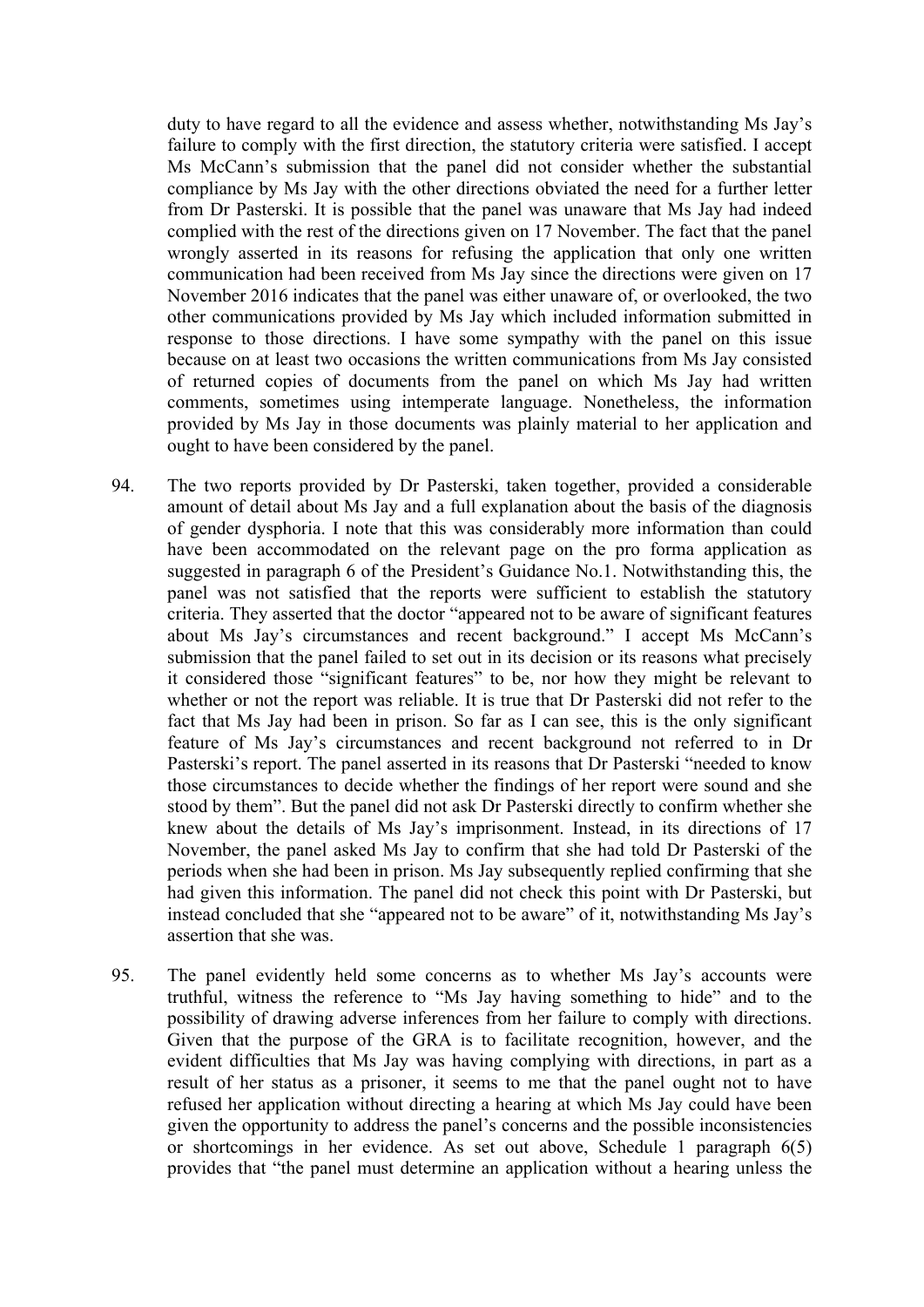panel considers that a hearing is necessary". It follows, however, that a panel must always consider whether or not a hearing is necessary, in particular where issues of credibility may be relevant to its decision. There is nothing to suggest the panel considered the possibility of convening a hearing in this case.

- 96. In reaching its decision, the panel plainly attached significant weight to Dr Barrett's report from July 2014. In doing so, it is unclear whether the panel took into account the fact that the report was over three years old, that it had not been prepared for an application for a gender recognition certificate but for other litigation, and that Ms Jay had asserted that it contained inaccuracies. Moreover, so far as I am aware, the panel gave no indication that it would be taking Dr Barrett's 2014 report into account in determining Ms Jay's third application until it referred to the report in its reasons for refusing the application on 8 August 2017. If the panel had been intending to take that report into account, it should have alerted Ms Jay before doing so and given her an opportunity to address the issues arising from the report in information or evidence filed in connection with her application. If the panel was going to draw on Dr Barrett's 2014 report to question the reliability of Dr Pasterski's 2016 report, it should have drawn his report specifically to Dr Pasterski's attention and asked for her comments.
- 97. For these reasons, drawn substantially from Ms McCann's first and second grounds of appeal, I am therefore satisfied that the process by which the panel reached its decision to refuse Ms Jay's third application on 8 August 2017 was deficient and that the appeal must be allowed. In the circumstances, I concluded it is unnecessary to proceed to consider the third ground of appeal based on the alleged breach of articles 8 and 14 of ECHR. This issue was not fully argued by the Secretary of State and in this extremely sensitive area it seems to me to be unwise, as well as unnecessary, for this court to embark on a lengthy analysis of the alleged breaches of human rights. I have set out Ms McCann's submissions on this issue at some length so that her argument is recorded, which may be of some assistance should the matter arise in a subsequent case.
- 98. Having decided to allow the appeal, the remaining question is whether I should proceed to issue the gender recognition certificate myself or remit the matter to be considered by another panel.
- 99. In my judgement, even on the basis of the evidence before the panel, the criteria under s.2(1) were satisfied to the extent required for a certificate to be issued. In the alternative, if I am wrong about that, it is necessary to consider the supplemental issue identified above.
- 100. In doing so, I first address the question whether I should admit at this stage the subsequent reports produced by Dr Cosmulescu of the Porterbrook Clinic. Applying the *Ladd v Marshall* criteria, it seems to me that the reports are plainly admissible. At the time of the refusal decision in August 2017, the reports did not exist. As Dr Thornhill noted in her report dated November 2016, Ms Jay had been referred to the Porterbrook Clinic and was awaiting a review appointment. She was not seen by the clinic for many months, long after the refusal decision. I reject Mr McGurk's submission that Ms Jay had the opportunity to provide something akin to that evidence, namely the supplemental letter from Dr Pasterski requested by the panel and that, if she was not prepared to produce such a letter, it is difficult for her now to